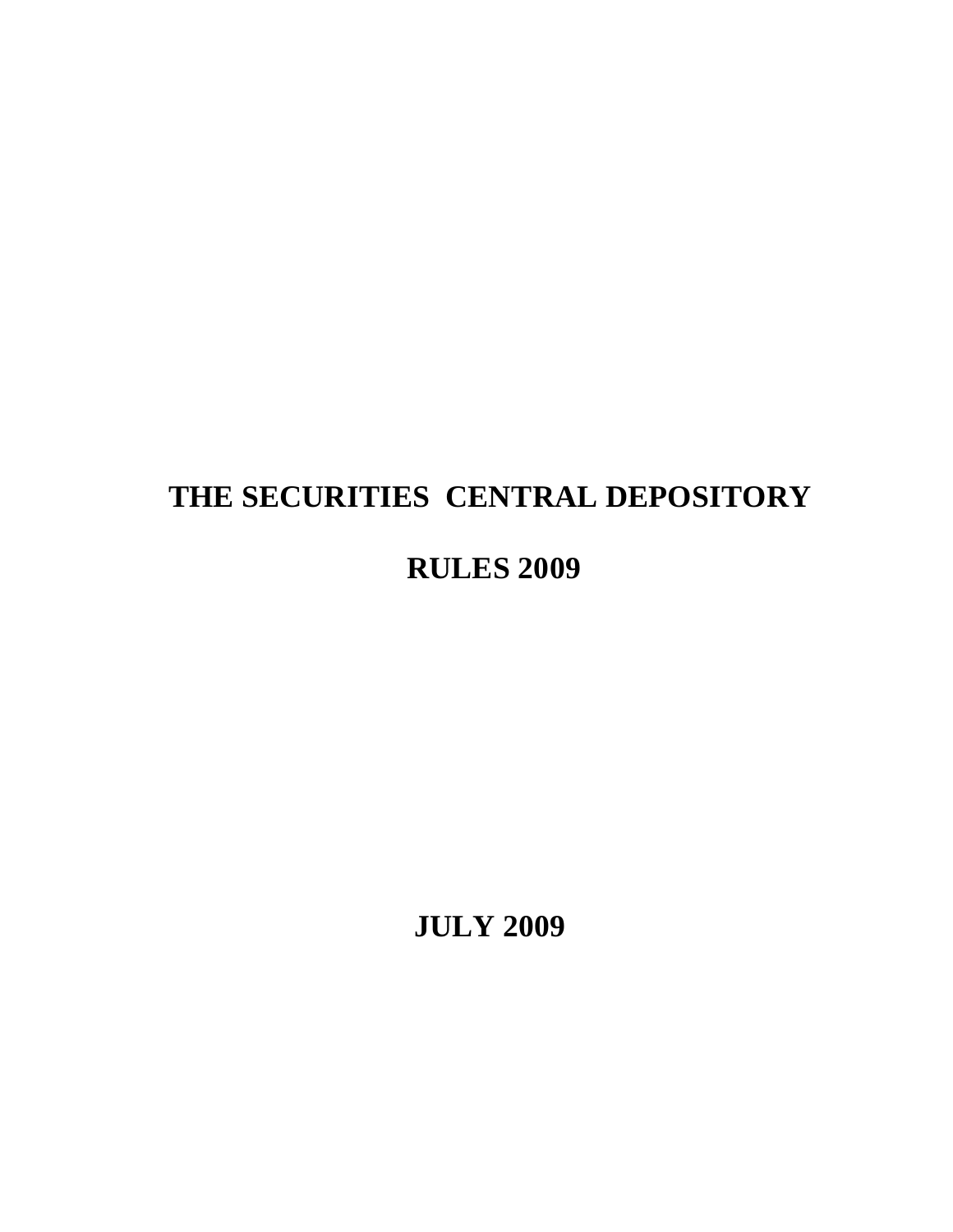## **THE SECURITIES CENTRAL DEPOSITORY RULES, 2009**

## **PART I PRELIMINARY**

- 1. Citation
- 2. Interpretation

#### **PART II GENERAL**

## **(A) RULES RELATING TO APPOINTMENT OF SECURITIES CENTRAL DEPOSITORY AGENTS**

- 3. Eligibility and procedure
- 4. Application
- 5. Conditions
- 6. Appointment
- 7. Fees
- 8. Continuing obligations
- 9. Approved functions
- 10. Identity code
- 11. Indemnity
- 12. Right to audit
- 13. Suspension or revocation
- 14. Appointment of a manager

## **(B) NATURE OF INTEREST IN SECURITIES CENTRAL DEPOSITORY ACCOUNTS**

- 15. Bare trustee
- 16. Deposit record
- 17. Misplaced, lost or stolen certificates

# **(C) STRUCTURE OF SECURITIES CENTRAL DEPOSITORY ACCOUNTS**

- 18. Securities accounts
- 19. Disclosure
- 20. Kinds of accounts
- 21. Operations
- 22. Restrictions for SCDAS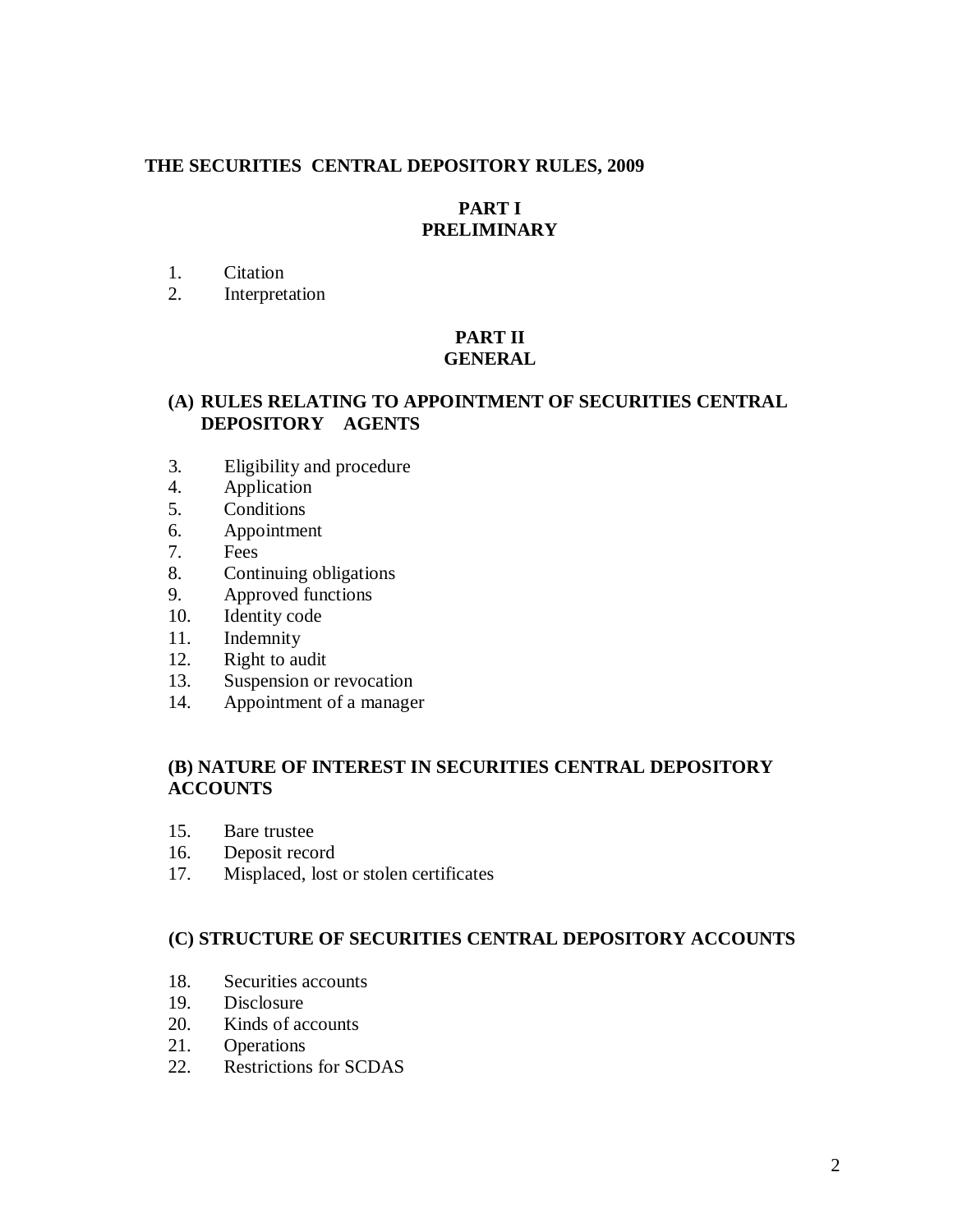# **(D) OPENING AND MAINTENANCE OF SECURITIES ACCOUNTS**

- 23. Process
- 24. Processing period

# **(E) DEPOSIT OF CERTIFICATES BY SECURITIES CENTRAL DEPOSITORY AGENTS**

25. Processing of deposits

# **(F) TRANSFER OF SECURITIES CENTRAL DEPOSITORY ACCOUNTS**

- 26. Procedure
- 27. Verification of ownership

# **(G) SECURITIES ACCOUNTS**

28. Responsibility for entries in securities accounts

# **(H) PROHIBITION AGAINST VARIATION OF CONTRACT**

- 29. Standardization of contracts
- 30. Prohibition

# **(I) PRIVATE TRANSACTIONS**

- 31. Private transactions
- 32. Settlement of private transactions

# **(J) CENTRAL DEPOSITORIES AGENT'S REFUSAL TO ACT**

- 33. Duty to notify
- 34. Securities central depository may instruct CDA to act
- 35. Penalty

# **(K) MISCELLANEOUS**

- 36. Exclusion
- 37. Availability of information
- 38. Force majeure
- 39. Confidentiality
- 40. Reprimand

# **(L) DISPUTE RESOLUTION**

41. Dispute resolution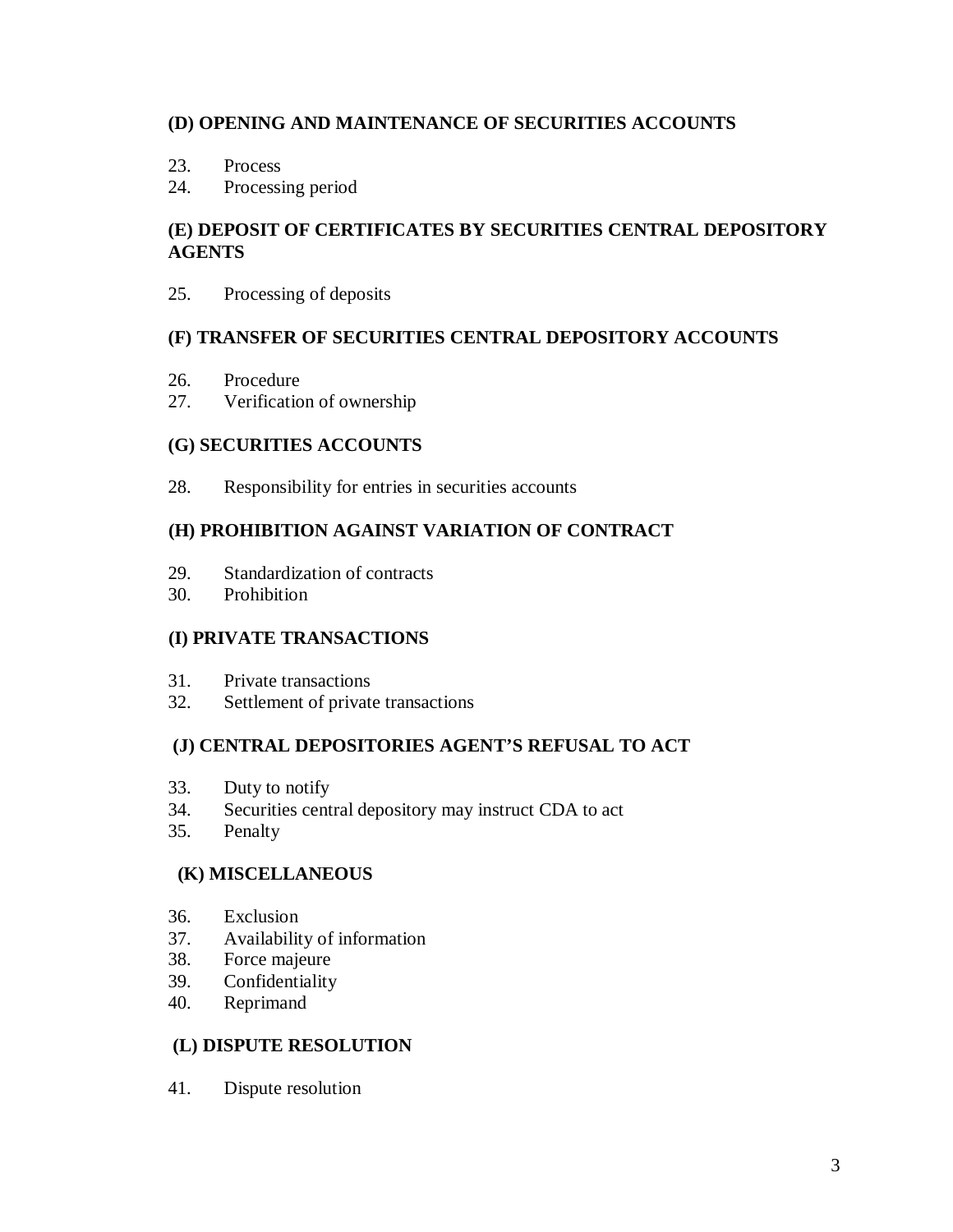## **(M) THE BUSINESS CONDUCT COMMITTEE AND ITS COMPOSITION**

42. The committee and its composition

## **PART III RULES FOR SECURITIES OTHER THAN DEBT SECURITIES**

# **(A)DUTY TO NOTIFY SECURITIES HOLDER ON PRESCRIPTION AS AN ELIGIBILITY SECURITY**

43. Prescription of securities for immobilization

## **(B) DEPOSIT OF SECURITIES INTO THE SECURITIES CENTRAL DEPOSITORY DURING INITIAL PUBLIC OFFERS**

44. Deposit of securities during initial public offers

# **(C) ADDITIONAL ISSUES**

- 45. Notice
- 46. Obligation of the issuer
- 47. Depositor's entitlement list
- 48. Provisional letters of allotment
- 49. Entries
- 50. Indemnity
- 51. Dividends

# **(D) WITHDRAWAL OF SECURITIES**

- 52. General
- 53. Exceptions
- 54. Rejected withdrawals
- 55. Restriction

## **(E) JUMBO CERTIFICATES**

- 56. Issuance
- **57.** Record of depositors

#### **(F) REGISTER OF SECURITIES HOLDERS**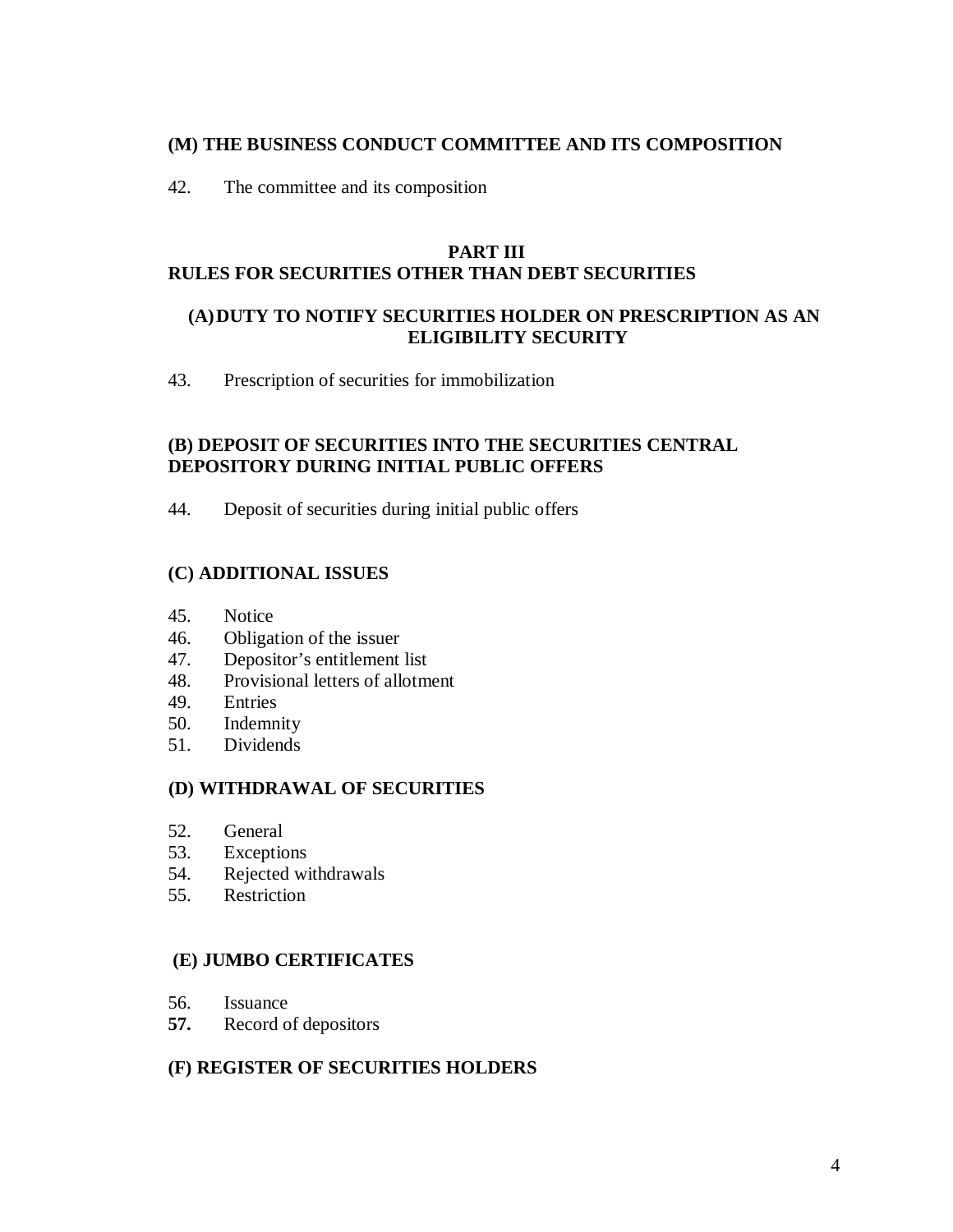- 58. Register of holders
- 59. Form of record of depositors

# **(G) SUSPENSION OF SECURITIES**

- 60. Securities in suspense
- 61. Securities under suspense
- 62. Discretion

## **(H) MORTGAGING AND PLEDGING OF SECURITIES**

63. Mortgaging and Pledging

#### **(I) SETTLEMENT OF TRADES**

- 64. Settlement of trades
- 65. Mandatory settlement
- 66. Transaction report
- 67. Settlement date
- 68. Settlement mode
- 69. Net settlement
- 70. Effect of settlement
- 71. No restrictions
- 72. Good title
- 73. Failed delivery
- 74. Failed settlement
- 75. Computer failure

#### **(J) RULES RELATING TO ISSUERS**

- 76. Compliance
- 77. Identity code

# **(K) DE LISTING OF IMMOBILIZED SECURITIES**

78. De listing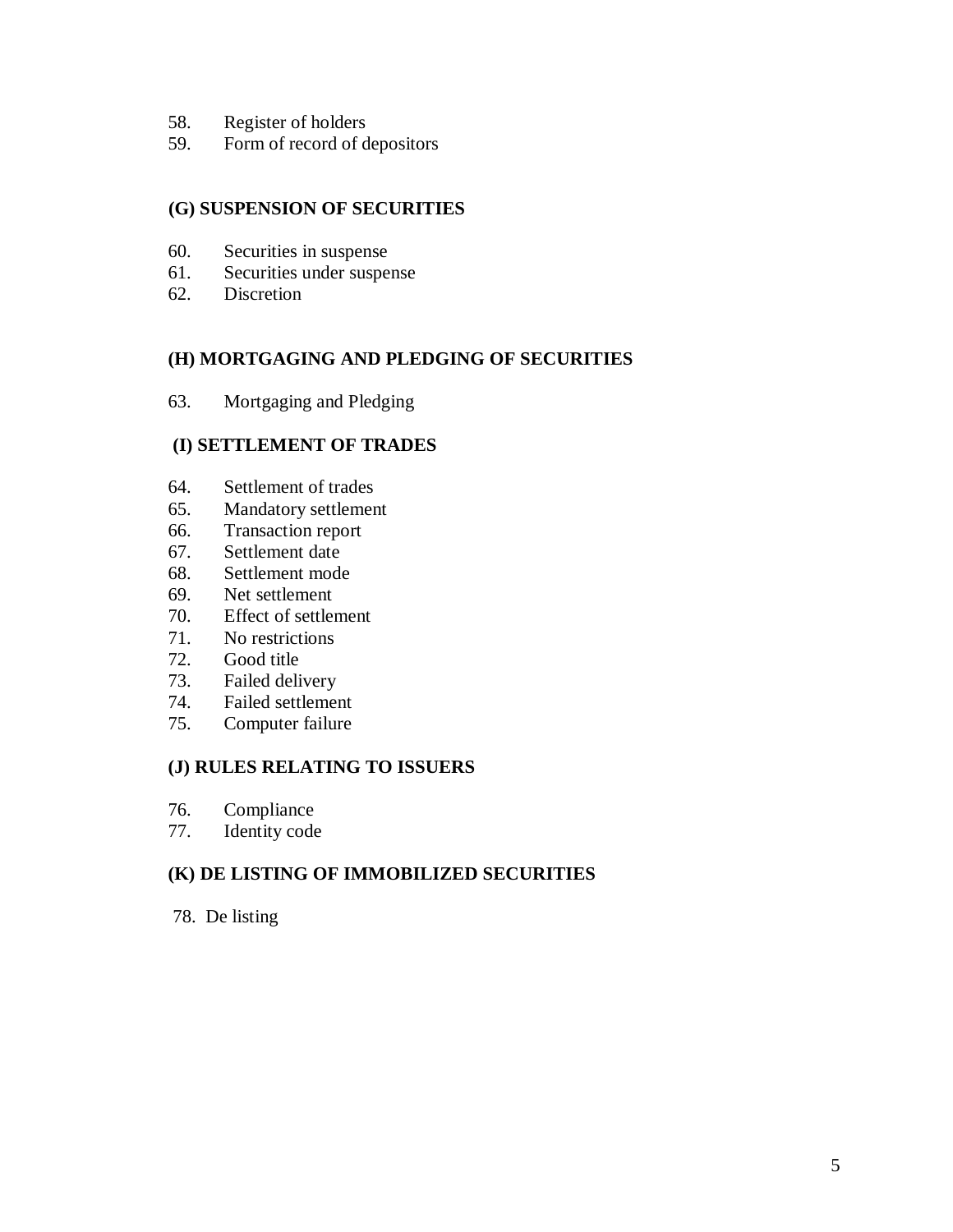#### **THE SECURITIES CENTRAL DEPOSITORY ACT , 2009**

#### **THE SECURITIES CENTRAL DEPOSITORY RULES 2009**

**IN EXERCISE** of the powers conferred by Regulation 3(4) of the Securities Central Depository Regulations 2009, the Uganda Securities Exchange makes the following Rules;

#### **THE SECURITIES CENTRAL DEPOSITORY ACT, 2009**

#### **PART I – PRELIMINARY**

Citation **1 (a)** These rules may be cited as The Securities central depository Rules 2009, (b)the Operational Procedures, Guarantee Fund Procedures and the Securities Central Depository Agency agreements shall form part of these Rules.. Interpretation **2.** In these rules, unless the context otherwise requires - "Act" means the Securities Central Depository Act "account" means a securities account "Agency Agreement" means the agreement between the securities central depository agent and the Securities central depository, whereby the Securities central depository appoints a SCDA; "application date", in relation to any application under these Rules, means the date on which the application is lodged with the Securities central depository or a CDA ;*.* "approved functions", in relation to any CDA, means those functions which have been authorised or approved, from time to time, by the Securities central depository under these Rules to be performed by that agent; "Authority" means the Capital Markets Authority established under section 4 of the Capital Markets Act (Cap. 84); "Board" means the Governing Council of the Uganda Securities Exchange;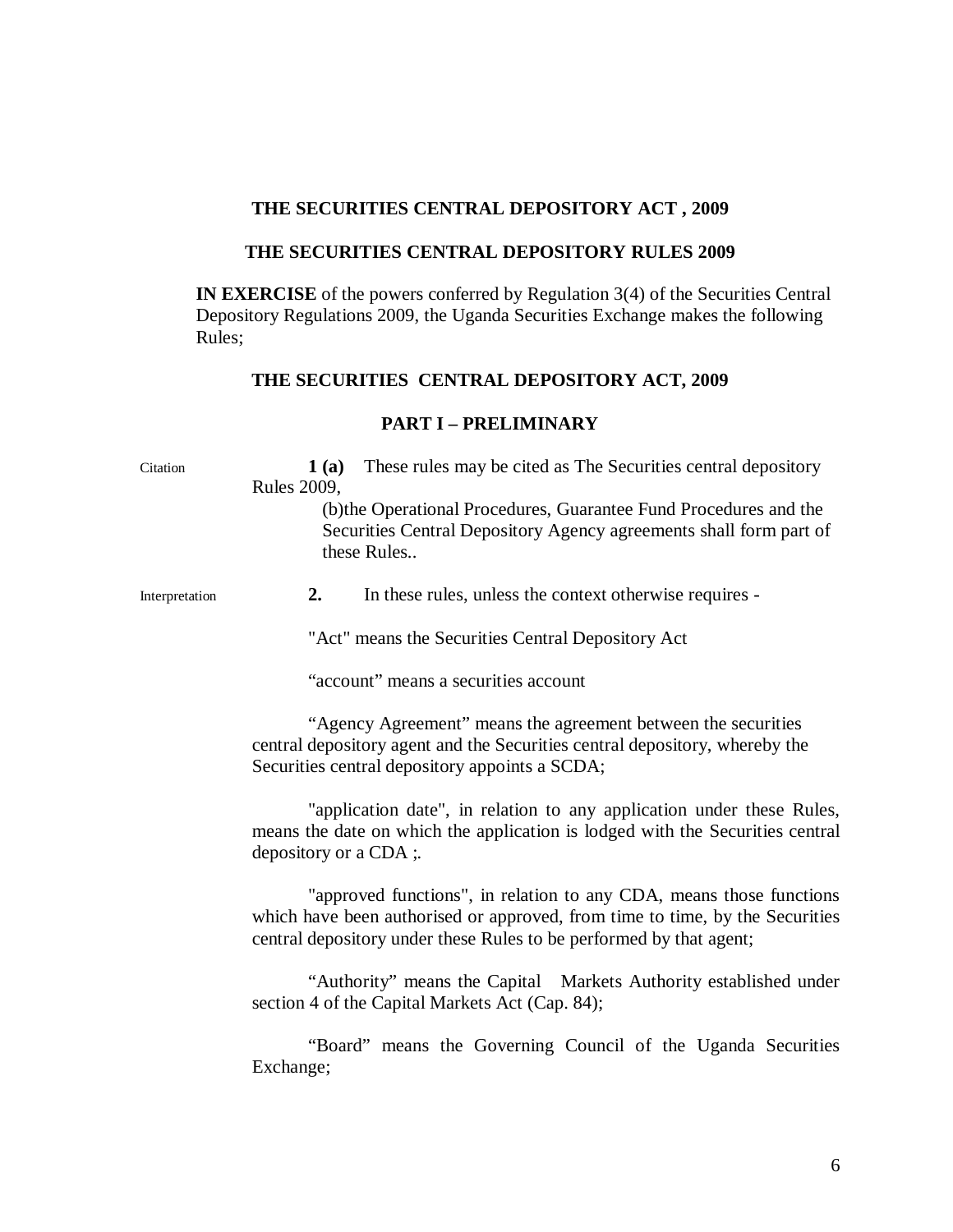"buying depositor" means a depositor who places an order to purchase a book-entry security;

" day" means business day;

"Exchange" means Uganda Securities Exchange;

"Securities central depository" means the Securities Central Depository administered by the Uganda Securities Exchange;

"cum entitlement date" means the date fixed by an issuer as being the last date for entitlement to dividends, bonus issue, rights issue or other distributions to or rights of depositors in respect of securities issued by the issuer;

"eligible securities" means a security which has been prescribed by a securities exchange to be immobilized with the securities central depository under section 15 of the Act;

"immobilization date", in relation to any eligible security, means the date specified in the notice given by a securities exchange under section 15 (2) of the Act as being the last day on which the eligible security may be traded on the securities exchange unless such security has been deposited with the Securities central depository;

"jumbo certificates" ,means the manner in which deposited certificates are stored by the depository during the process of immobilization and dematerialisation.

"listed" means admitted to the official list of a securities exchange in Uganda and listing shall be construed accordingly;

"market day" means any day during which the exchange is open for business;

"member of the securities exchange" means a person licensed by the Authority and admitted as a member to the exchange ;

"notification date", means the date on which the notice pursuant to section 15 (2) of the Act is given by the securities exchange;

"person" includes any body of persons, corporate or unincorporated;

"operational procedures" means the procedures adopted by the Securities central depository from time to time;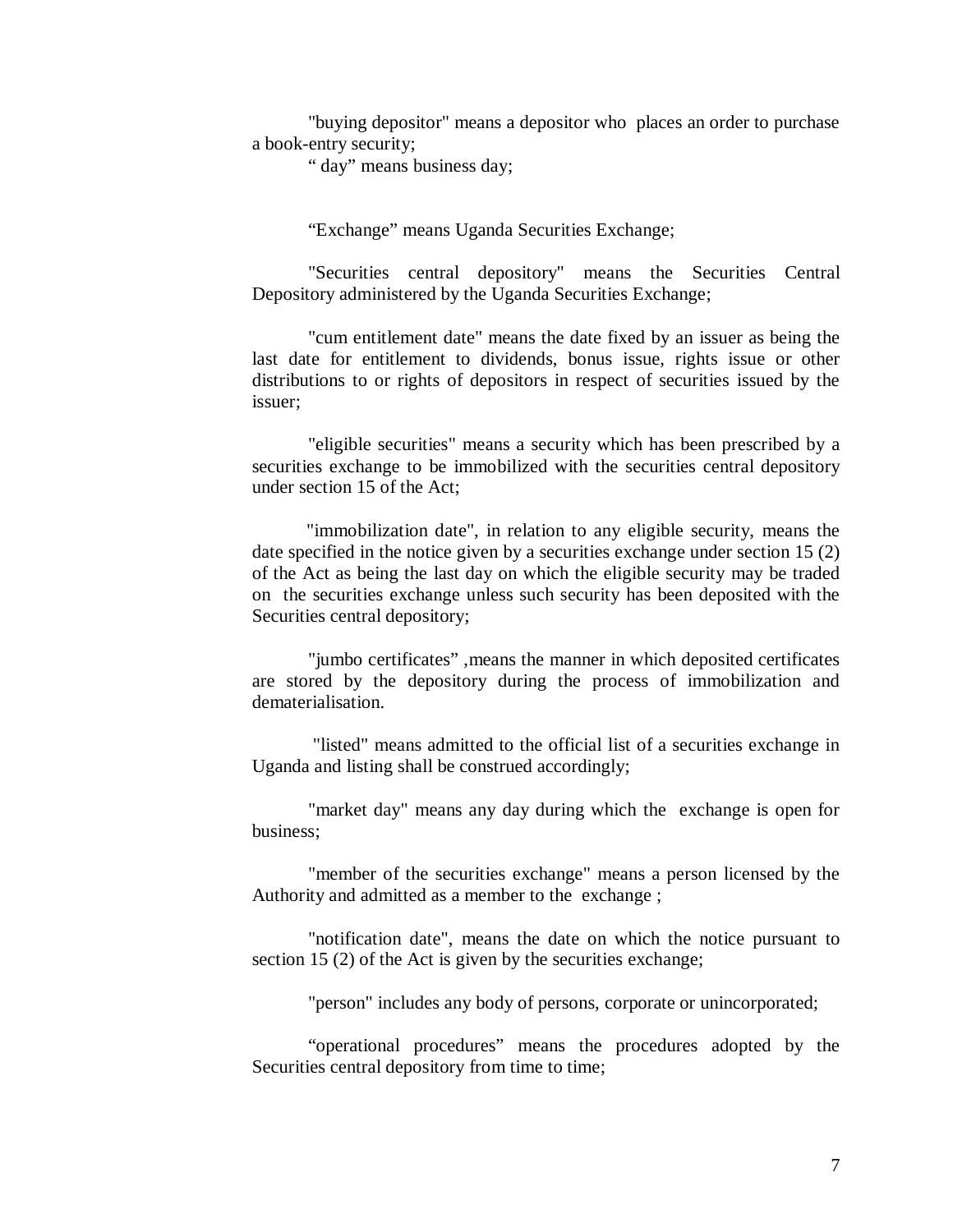"Procedures Manual" includes any manual containing guidelines and operating procedures for Securities Central Depository Agents, issuers and depositors, from time to time, issued by the Exchange;

"Regulations" means Regulations made by the Authority pursuant to Section 68 of the Act;

"SCDA" means Securities Central Depository Agent and "SCDAs" means Securities Central Depository Agents;

"record" includes, in addition to a record in writing –

- (a) any photograph;
- (b) any disc, tape, sound track or other device in which sounds or other data (not being visual images) are embodied so as to be capable (with or without the aid of some other instrument) of being reproduced there from ; and
- (c) any film, tape or other device in which visual images are being embodied so as to be capable (with or without the aid of some other instrument) of being reproduced there from, and any reference to a copy of a record includes –
	- (i) in the case of a record falling within paragraph (b) but not paragraph (c) of this definition, a transcript of the sounds or other data embodied therein;
	- (ii) in the case of a record falling within paragraph (c) but not paragraph (b) of this definition, a still reproduction of the images embodied therein, whether enlarged or not; and
	- (iii) in the case of a record falling within both paragraph (b) and paragraph (c) of this definition the transcript of the sounds or other data embodied therein together with the still reproduction of the images embodied therein.

" SCD Rules" means the rules of the SCD as approved by the Authority

"rules of the securities exchange" means Trading Rules and Listing Rules ;

"selling depositor" means a depositor who places an order to sell a book-entry security.

"settlement bank" means the bank(s) appointed by the Exchange to provide settlement services.

"settlement partner" means any person appointed by an SCDA with the approval of the Exchange to undertake the settlement obligations of the SCDA.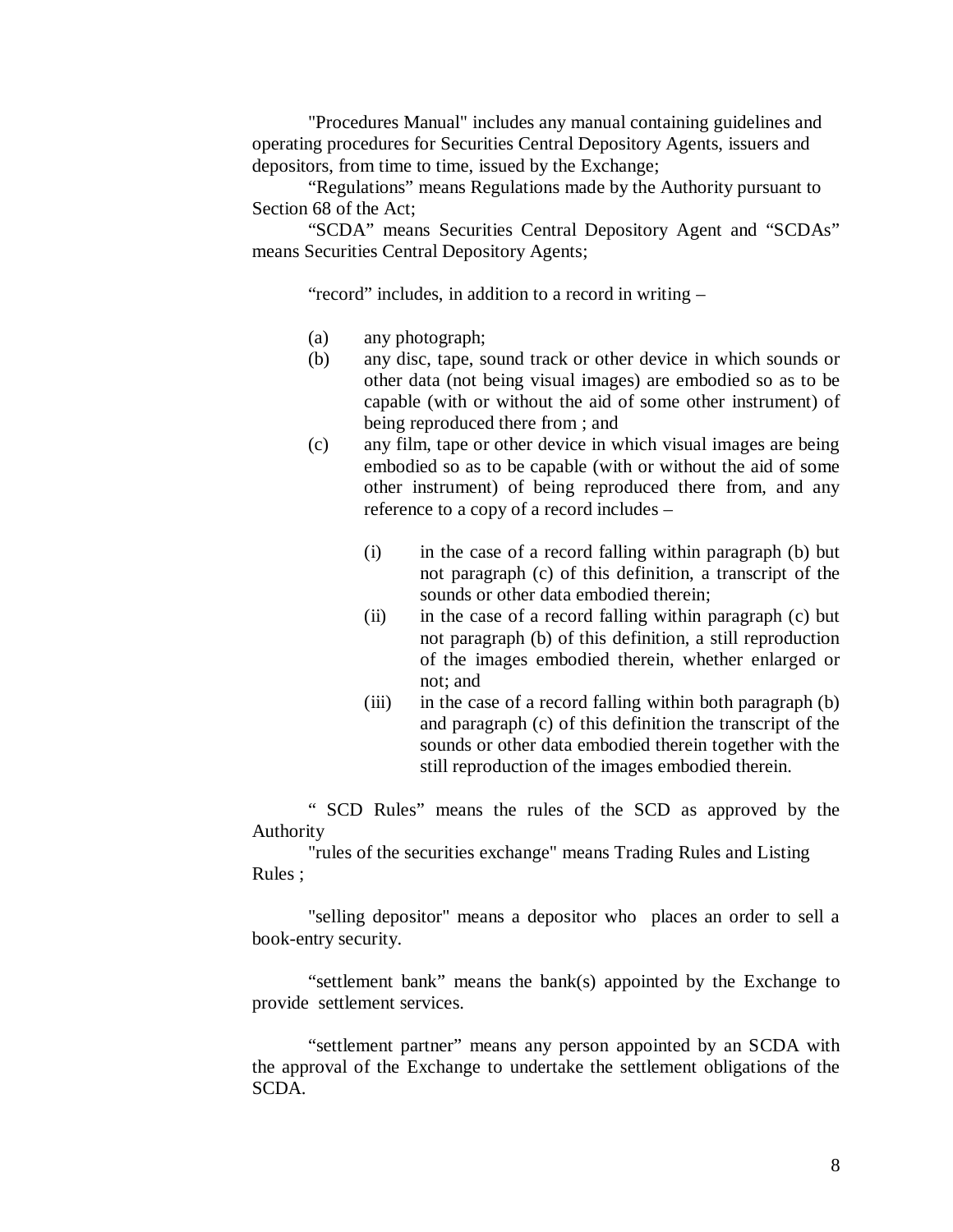"services" means any of the Securities central depository clearing, settlement and registration services provided by the Securities central depository.

"stock market" means a market, exchange or other place at which securities are offered for sale, purchase or exchange, including any clearing, settlement or transfer services connected with it;

"T" means the market day on which a security is purchased or sold by or on behalf of a depositor;

"terminal" means any computer terminal located at the premises of a user which forms part of the computer system;

"transitional period", in relation to any eligible securities means the period immediately following the notification date and ending on the immobilization date;

"user" means the securities central depository agent, an issuer, a securities exchange or such other person as may be prescribed by the Authority who may be given access to a computer system of the Securities central depository;

In these rules, unless expressed to the contrary:

- a) a depositor of any book-entry security in or under suspense shall, for the purposes of section 41 of the Act, be treated as a member (or debenture holder) but nonetheless such security is under suspense by virtue of the Securities central depository placing a computerised "freeze" or "hold", whether temporary or otherwise, on such security resulting in any of the following forms of suspension
	- i. where "freeze" or "hold" has been placed upon any securities issued by an issuer such that no entries whatsoever may be made in respect of any such securities in all securities accounts held in the Securities central depository or a particular SCDA;
	- ii. where a "freeze" or "hold" has been placed on a particular securities account such that no entries whatsoever may be made in respect of any book-entry securities whatsoever held in such account;
	- iii. where a "freeze" or "hold" has been placed on any securities issued by an issuer and only in respect of a particular depositors account such that no entries may be made whatsoever in respect of any book-entry securities of that issuer held under such securities account; or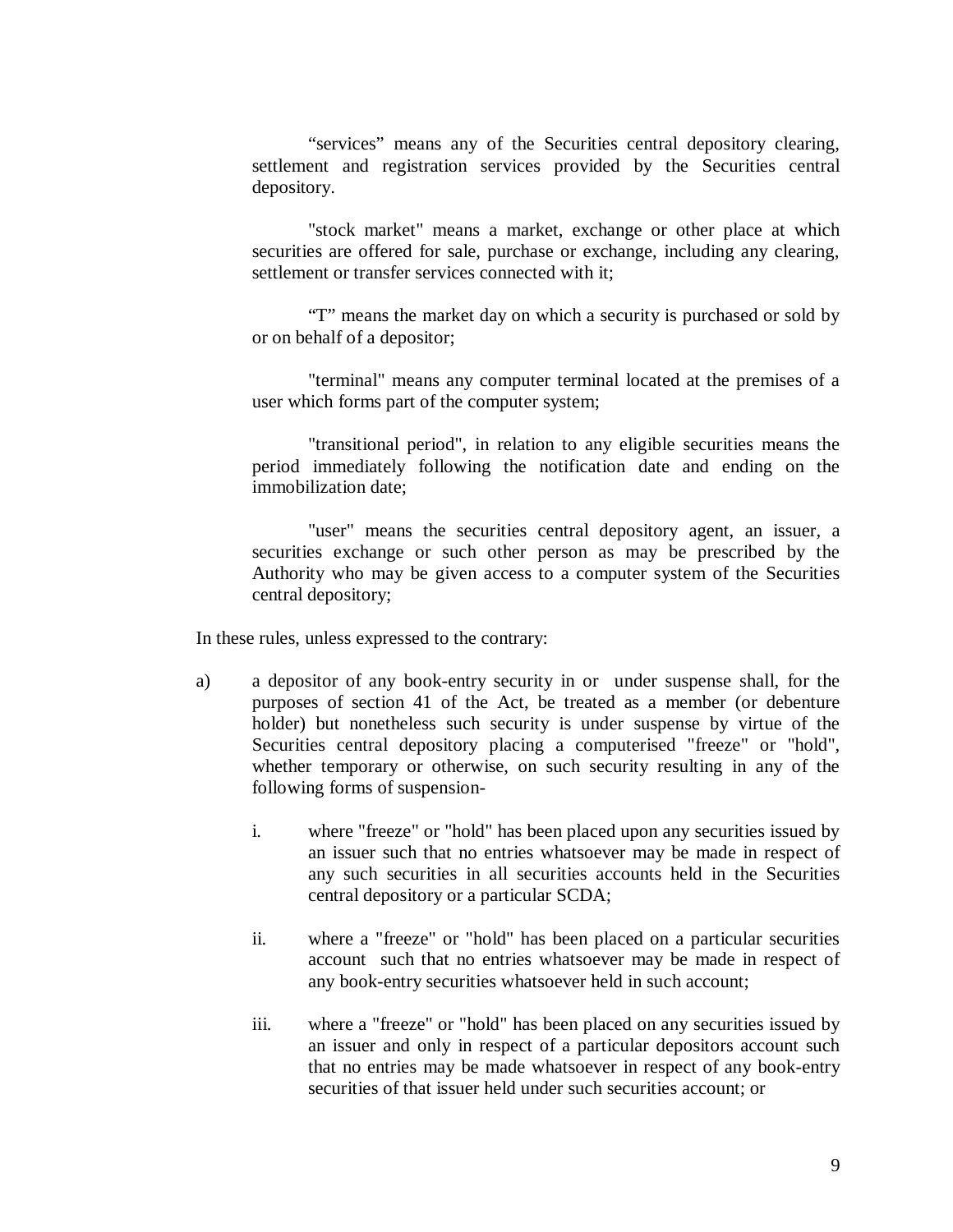- iv. where a "freeze" or "hold" has been placed on a particular quantum and type of security held under a particular securities account such that no entries may be made in respect to such quantum and type of security held under such account.
- b) Words in the singular include the plural, and words in the plural include the singular.
- c) Words importing the masculine gender include feminine and neuter gender.
- d) References to the Act or any statute shall be deemed to include the Act or that statute as amended or re-enacted from time to time.
- e) A reference to writing shall be deemed to include any mode of representing or reproducing letters, figures or marks in a visible form.
- f) Terms used in these Rules and in the Act not specifically defined here shall unless a contrary intention appears, have the meaning respectively assigned to them under the Act.

# **PART II - GENERAL**

## **(A) RULES RELATING TO APPOINTMENT OF SECURITIES CENTRAL DEPOSITORY AGENTS**

Eligibility **3**(1) Only persons prescribed under section 11(3) of the Act and 11(3) of Regulations shall be eligible for appointment as SCDA. Procedure

> (2) All appointments of SCDA shall be made by Uganda Securities Exchange in writing under the hand of the Chief Executive for the time being of the Exchange and shall be subject to the approval of the Authority.

Application **4** (1) An application for appointment to operate as an SCDA shall be submitted to the Chief Executive of Uganda Securities Exchange in the form set out in Appendix 1 to these Rules and shall be accompanied by -

- (a) Memorandum and Articles of Association or any other document that defines the constitution of the applicant;
- (b) A letter of no objection from the industry regulator (where applicable) including, if the applicant is a member of a securities exchange, a letter of no objection from the relevant securities exchange;
- (c) A firm profile including experience and expertise;
- (d) A current license of operation (where applicable);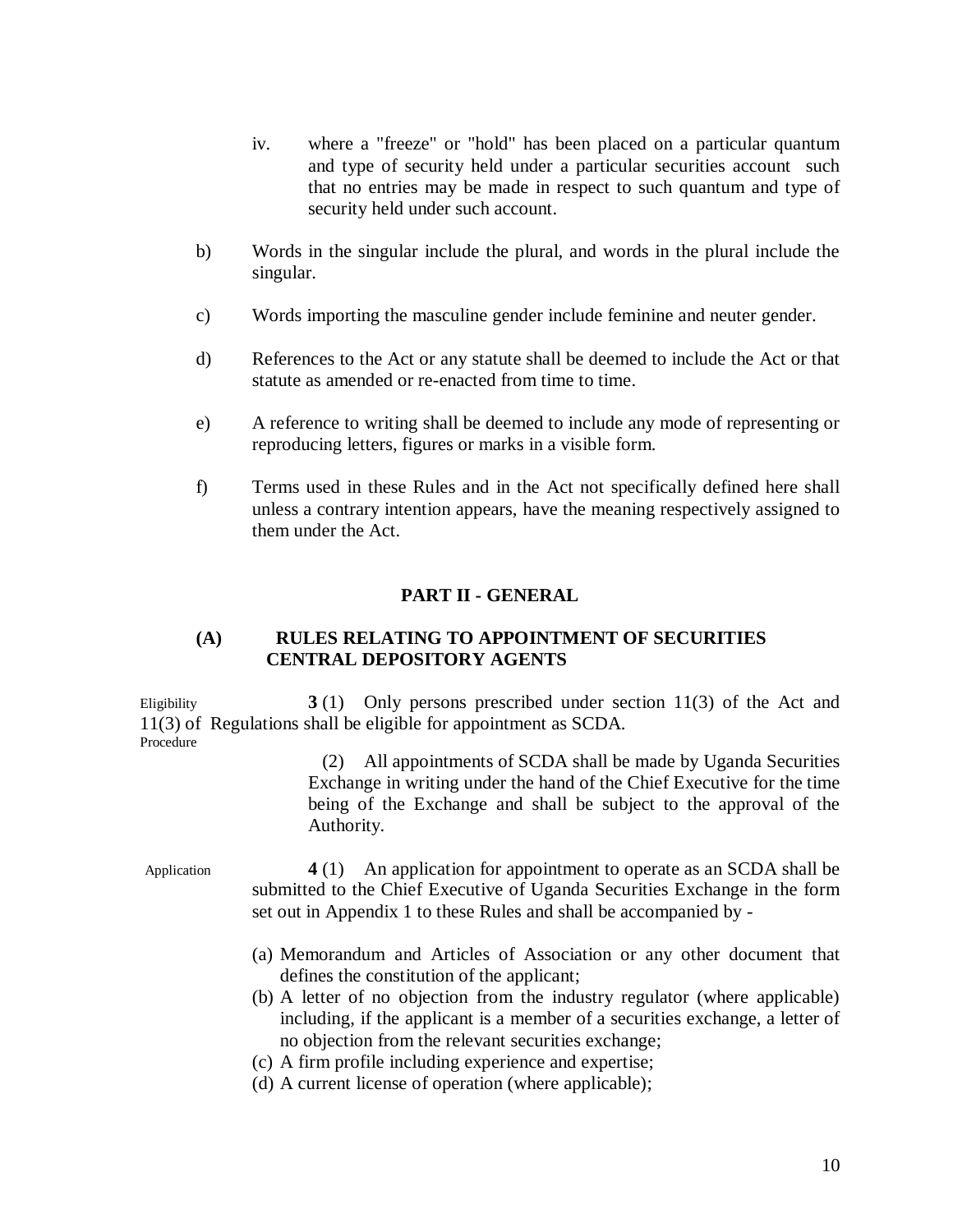- (e) Statement by directors of the applicant of ability to provide the required services including financial resources to meet its obligations pursuant to the Act, the Regulations, these rules and the Agency Agreement;
- (f) Details of key personnel, their training experience and skill;
- (g) The appointment fee as prescribed by Appendix II to these Rules.

(2) Every applicant shall make appropriate arrangements with the settlement bank to effect payment in accordance with these rules and the procedures set out in the Procedures Manual and authorise the settlement bank to effect settlement in accordance with instructions received from the Exchange, and to disclose to the Exchange information regarding the availability of funds to satisfy the SCDA's settlement obligations.

Conditions **5**(1) The appointment as SCDA of a non-member of a securities exchange shall exclude the power to operate the accounts for trading activities and shall be limited to non-trading activities including custody and mortgaging.

> (2) Uganda Securities Exchange may, in appointing any SCDA to perform any of the approved functions as set out in Rule 9, impose such requirements or conditions, as it considers necessary to ensure orderly deposits, withdrawals, transfers of book-entry securities, payment of cash and dealings in securities.

Appointment **6**(1) Upon finding an applicant fit for appointment as SCDA and the applicant satisfying the requirements under rule 4, The Exchange shall appoint the applicant as an SCDA. The SCDA shall upon executing the Agency Agreement be duly appointed and entitled to commence operations as such agent on the terms set out in the Agency Agreement.

> (2) Without prejudice to the provisions of rule 4 any member of a securities exchange, non-bank subsidiary of any bank or financial institution approved under the Financial Institutions Act, any institutional investor or any body corporate of a type prescribed by the Authority may apply for appointment as an SCDA.

> (3) Any person aggrieved by a decision of the Exchange not to appoint him as a SCDA may appeal to the Authority.

Fees **7.** Every SCDA shall pay an annual subscription fee as prescribed in Appendix II which shall be payable at the commencement of every calendar year following the year of appointment.

obligations

Continuing **8.** Every SCDA shall, throughout the term of its appointment: -

11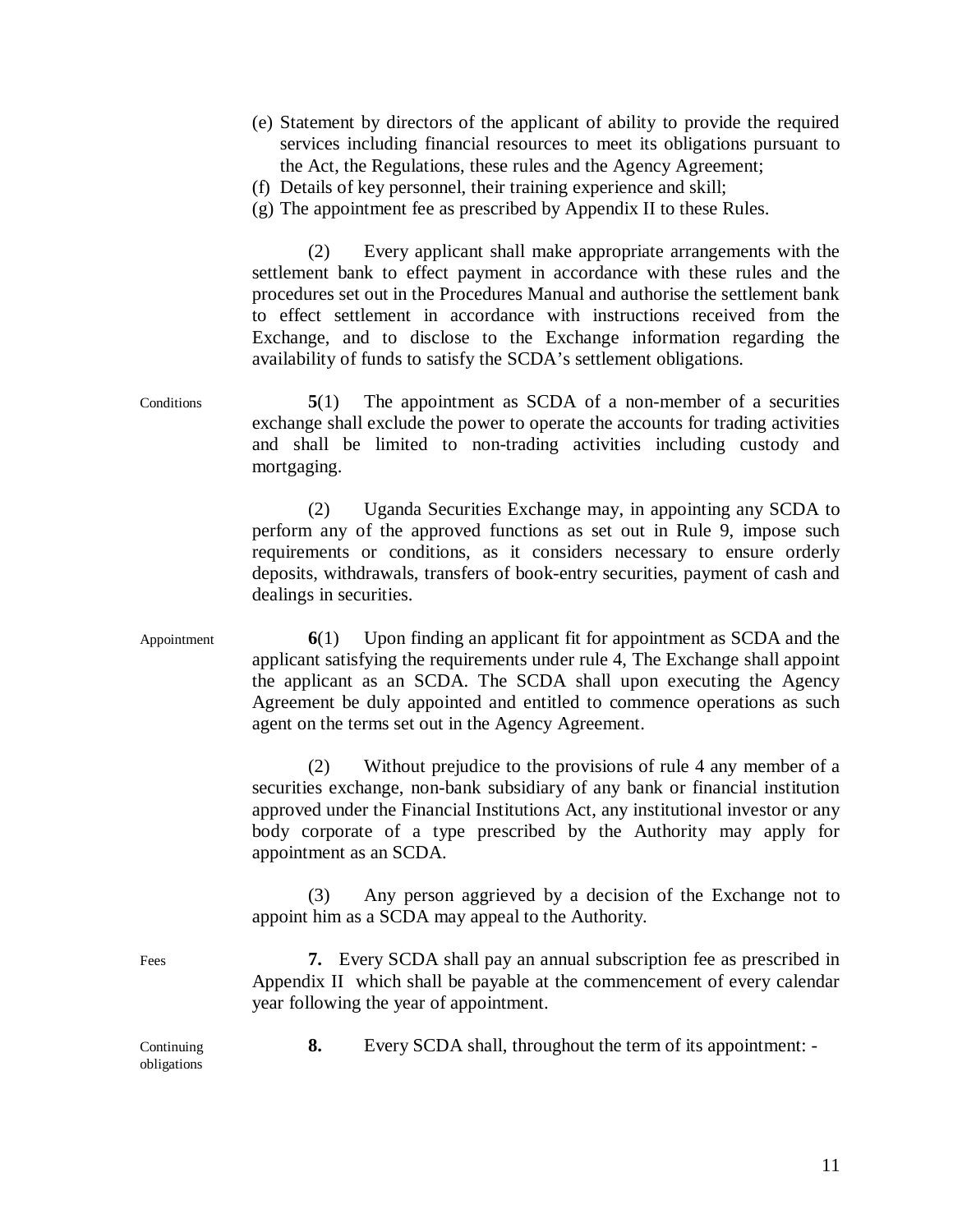|                       |           | not later than three (3) months after the end of its<br>(a)<br>financial year or submit to the Exchange a copy of its<br>audited financial statements;             |  |
|-----------------------|-----------|--------------------------------------------------------------------------------------------------------------------------------------------------------------------|--|
|                       |           | maintain all its equipment and facilities, including<br>(b)<br>the hardware and software, in the manner specified in<br>writing by the Exchange from time to time; |  |
|                       |           | shall comply with the settlement obligations<br>(c)<br>as<br>provided in these rules;                                                                              |  |
|                       |           | (d)<br>comply with the CMA rules, these rules, the provisions<br>of the Act and any directions as provided under section 11<br>of the Act;                         |  |
|                       |           | (e)<br>comply with technical and security standards as may be<br>prescribed by the Exchange from time to time;                                                     |  |
|                       |           | (f)<br>provide such other documents as may reasonably be<br>required by the Exchange from time to<br>time and                                                      |  |
|                       |           | (g) meet all other conditions that may reasonably<br>be<br>imposed by the Exchange                                                                                 |  |
| Approved<br>Functions | 9.        | A SCDA shall be authorized by the Exchange<br>to perform any or all of the following functions:-                                                                   |  |
|                       | a)        | collection and submission to the Exchange for deposit,<br>certificates for purposes of immobilisation of securities;                                               |  |
|                       | b)        | submission of requests for withdrawal of certificates in respect<br>of immobilised securities;                                                                     |  |
|                       | $\circ$ ) | the opening, maintenance and closing of securities accounts;                                                                                                       |  |
|                       | d)        | the allocation of trades to securities accounts;                                                                                                                   |  |
|                       | e)        | the collection of such fees and charges imposed by the                                                                                                             |  |
|                       |           | Exchange as may be provided hereunder; and                                                                                                                         |  |
|                       | f)        | submission of requests for transfer and pledging of securities                                                                                                     |  |
|                       | g)        | settlement of trades                                                                                                                                               |  |
|                       | h)        | such other incidental and ancillary functions as the Exchange<br>may determine at its sole discretion.                                                             |  |
| Identity code         | 10.       | The Exchange shall allocate to every SCDA and Issuer an<br>Identity code                                                                                           |  |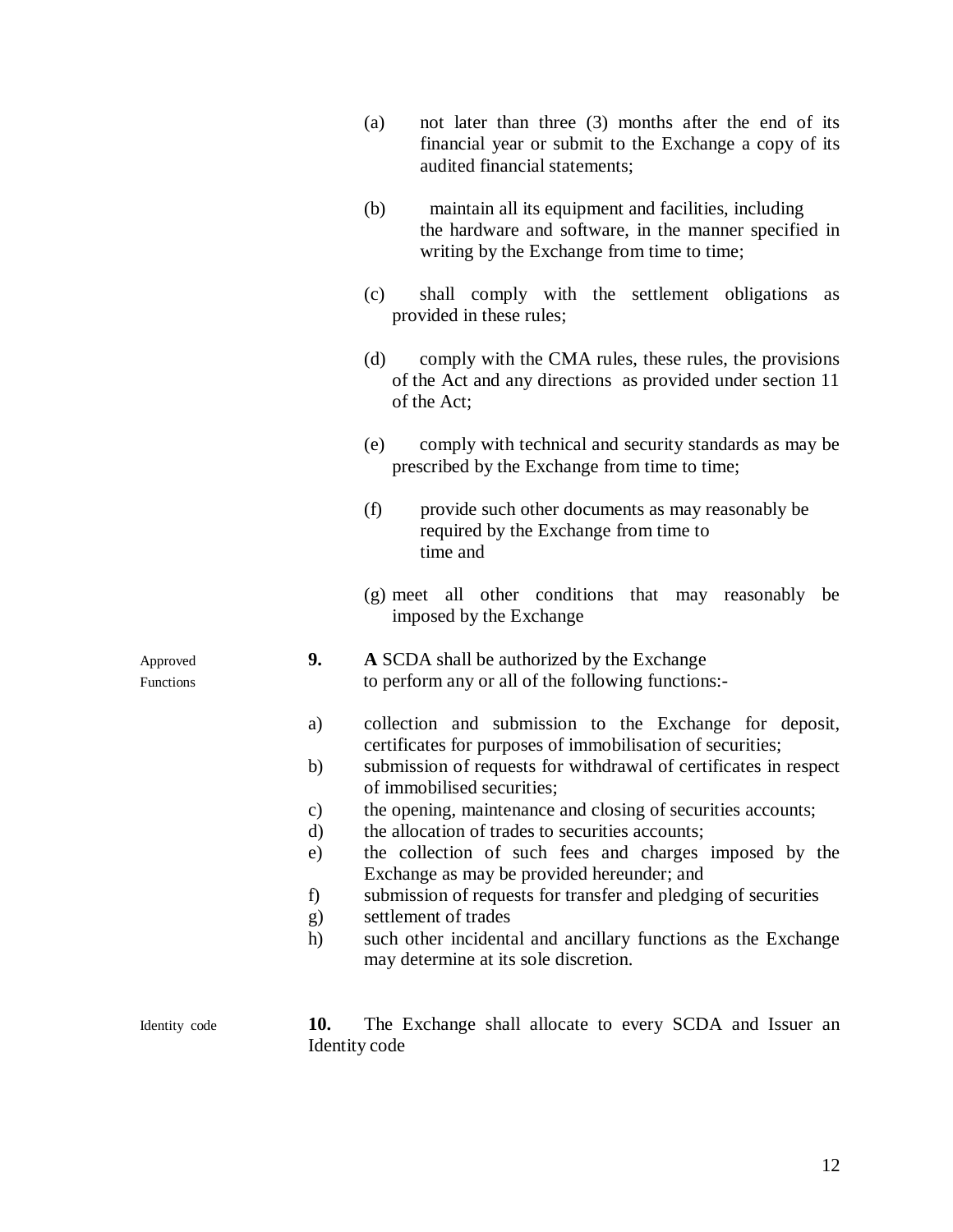Indemnity **11**(1) Every SCDA shall be responsible for its own operations and functions pursuant to its appointment and shall indemnify and hold indemnified the Exchange for any loss, legal costs (including third party legal costs), damage or liability suffered or incurred by the Exchange, whether directly or otherwise, as a result of any negligence, omission, mistake, misrepresentation, fraud or error on the part of the SCDA, its servants or agents.

> (2) The Exchange shall be responsible for its own operations and functions and shall indemnify and hold indemnified the SCDAs for any loss, legal costs (including third party legal costs), damage or liability suffered or incurred by the SCDAs directly as a result of any negligence, omission, mistake, misrepresentation, fraud or error on the part of the Exchange, its servants or agents.

audit **12.** The Exchange shall, from time to time and at any time upon notice, require an SCDA to produce to the Exchange's duly authorised officer(s), its auditors, legal or other advisors, whether internal or external, such documents or records in respect of any securities transaction or pertaining to any securities account and to provide them with such unobstructed access to its terminals and other computer peripherals situated at the SCDA's or other premises and any data record or information in respect thereof as may, in the opinion of the Exchange or its said advisors, be necessary for the purposes of enabling such auditors to perform any audit and or other investigation or review.

## Suspension or

Revocation **13**(1)Any SCDA may be suspended by the Exchange or be prohibited from maintaining or performing any or all of the approved

functions of an SCDA in any of the following circumstances:-

- (a) violation, whether directly or indirectly, of any provisions of the Act, the Regulations or these rules and any agreements made under the rules, notwithstanding the payment of any penalties or fines imposed thereon;
- (b) failure to pay any money due and owing to the Exchange on any account;
- (c) failure to make good any indemnity for the benefit of the Exchange pursuant to rule 11 hereof;
- (d) becoming insolvent under the Companies Act or any rules or regulations made there under;
- (e) where it is a statutory body established under or by any Act of Parliament, being declared insolvent by the Government or being listed among entities to be dissolved or liquidated; or
- (f) otherwise acts in a manner prejudicial to the interests of the depositors, the Exchange or the capital markets generally.

Right to

13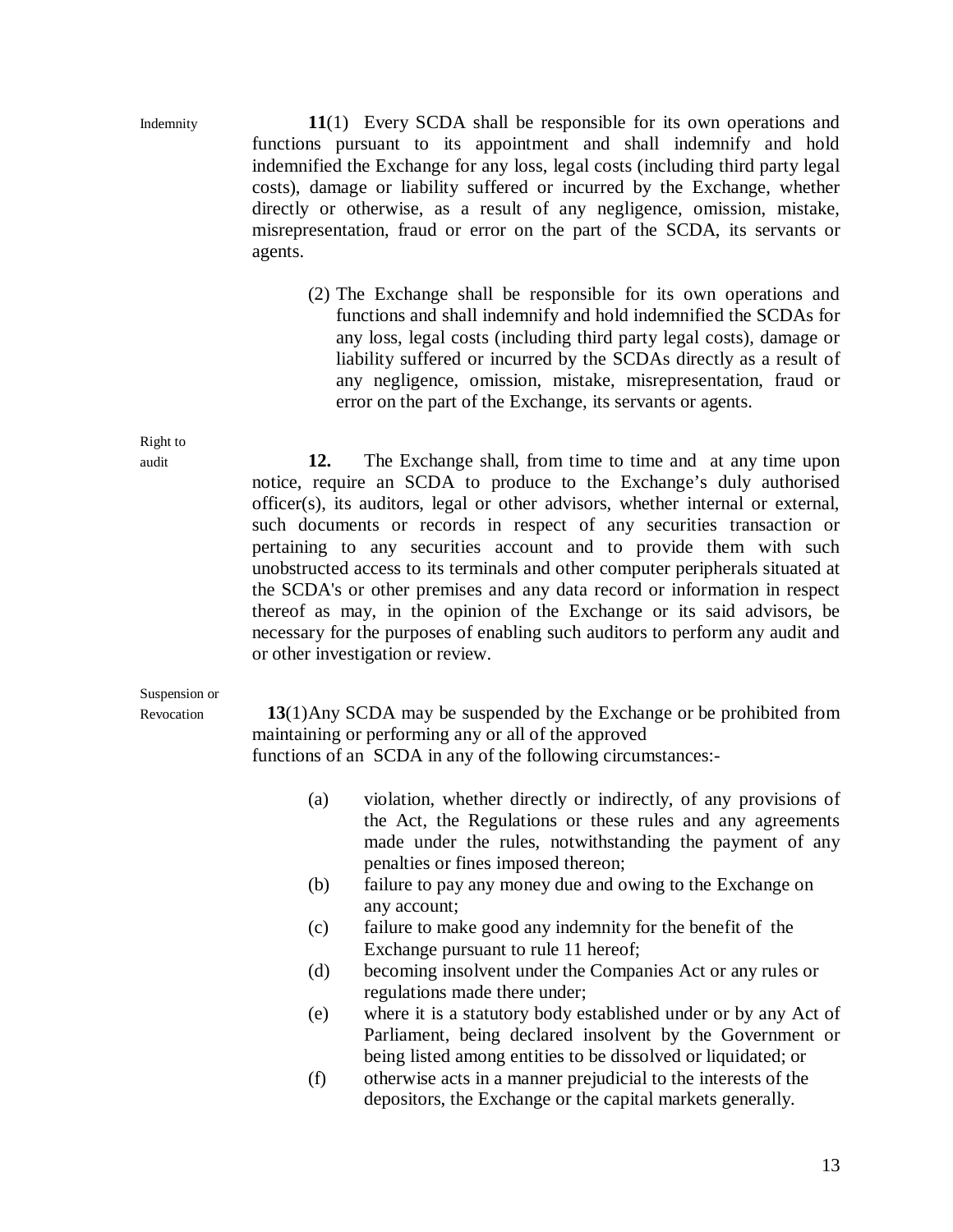**PROVIDED ALWAYS THAT** Exchange shall notify the Authority upon effecting suspension. A suspended SCDA may have its appointment revoked if within the time allowed by the Exchange if it does not remedy the default for which it was suspended.

- (2) The Exchange may suspend or prohibit the SCDA from maintaining or performing the functions of a SCDA and notify the Authority if, without prejudice to the instances in sub paragraph  $(1)$  above –
- (i) it has been suspended from trading as a member of a securities exchange; or
- (ii) the Authority has not renewed its licence or has revoked or suspended the licence,

Appointment of **14(1)** Where an SCDA is suspended or prohibited pursuant to Rule manager 13, the Exchange may appoint a Manager who shall be authorized to clear, settle or fulfill all outstanding or impending contracts, transactions, transfers or other approved functions of such SCDA

- (2) Where the suspended SCDA is a member of the Exchange, the appointment of a manager shall be done in consultation with the Authority.
- (3) A manager appointed under these rules shall be empowered to:
	- (a) inspect, examine and operate the whole or any part of the computer system situated at the premises of the SCDA;
	- (b) give any direction to the SCDA, its servants or agents to require the production of any record or account required to be kept by such agent pursuant to Parts IV and Vof the Act;
	- (c) take over the control and management of the securities accounts of the depositors (other than pledged securities accounts) who have maintained their accounts with such CDA;
	- (d) recommend as appropriate to the Exchange the suspension of a securities account, a particular security therein or a particular issue of securities thereof; and
	- (e) recommend to the Exchange the transfer of any securities account together with all securities registered therein from such agent under suspension to another SCDA, subject to the depositor's approval where the Depositor is available and gives appropriate instructions. Where a depositor is not available or is unable to give such instructions, the Exchange shall facilitate the transfer of such securities accounts to be held directly through the Exchange or its nominee company awaiting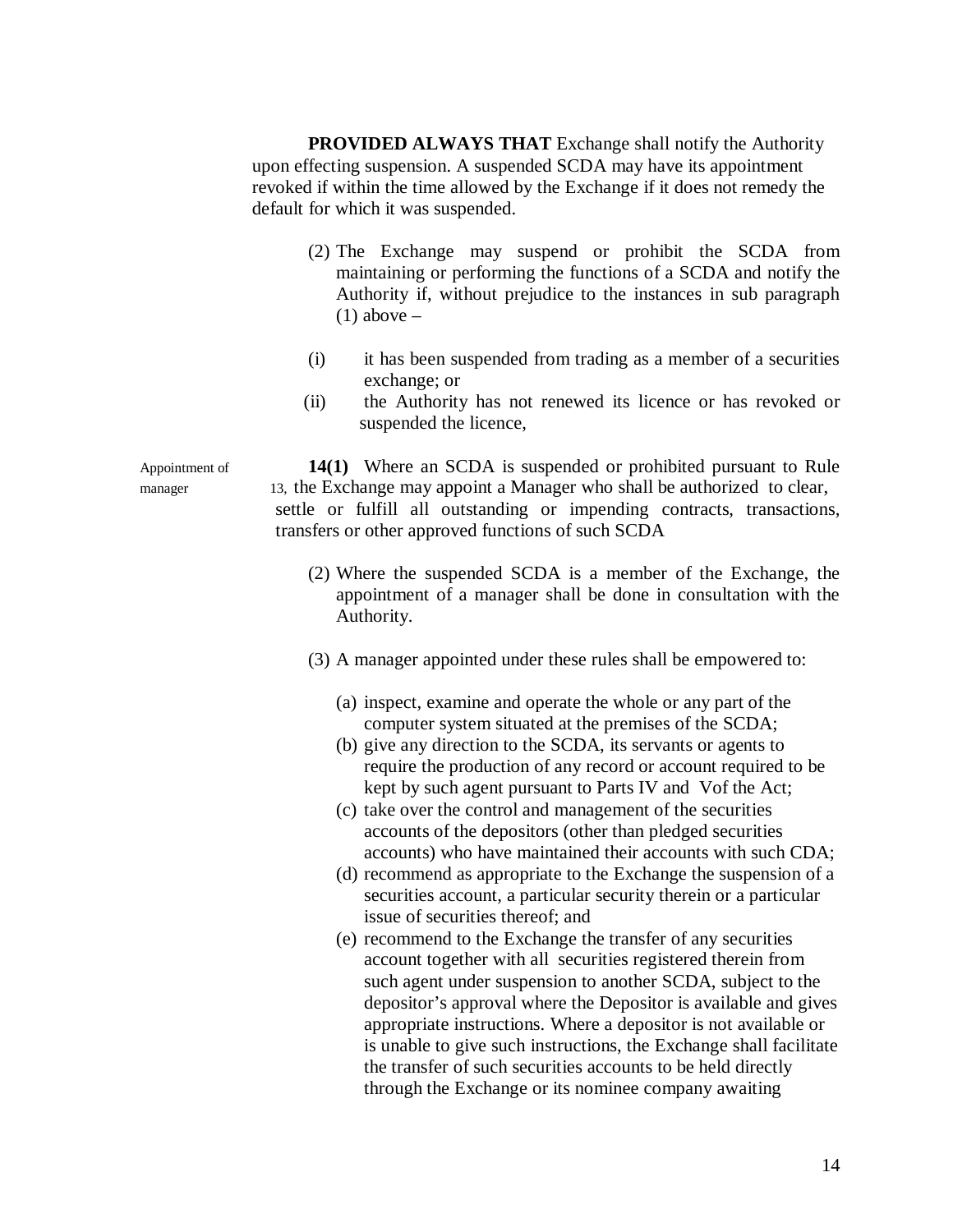instructions from such depositors. No transactions may take place in securities held in such accounts until the depositors give instructions to transfer them to an SCDA.

(4) Any manager appointed under this rule shall report to and be accountable or answerable for his actions to the Exchange and shall be restricted to the role of the SCDA.

(5) The appointment of the Manager may be revoked by the Exchange with prior consultation with the Authority .

## **(B) NATURE OF INTEREST IN SECURITIES CENTRAL DEPOSITORY ACCOUNTS**

| <b>Bare Trustee</b>   | 15(1) Securities deposited into the Securities central depository shall<br>be held in custody by the Exchange as bare trustee for the beneficial holders.                                                                                                                                                                                                                 |  |  |  |
|-----------------------|---------------------------------------------------------------------------------------------------------------------------------------------------------------------------------------------------------------------------------------------------------------------------------------------------------------------------------------------------------------------------|--|--|--|
|                       | A transfer of securities into the Securities central depository by<br>(2)<br>a depositor shall not convey any transferor's beneficial interests over the<br>securities deposited.                                                                                                                                                                                         |  |  |  |
|                       | The beneficial owner shall be entitled to all rights and benefits<br>(3)<br>and be subjected to all liabilities in respect of his/her securities held by the<br>Securities central depository.                                                                                                                                                                            |  |  |  |
| Deposit<br>Record     | An SCDA shall receive certificates from depositors and complete<br>16.<br>the deposit form. It shall be the responsibility of the SCDA to verify the<br>information on the deposit form and ensure that the necessary documents<br>relating to such deposits correspond with the record on the newly<br>provisionally opened account prior to submission to the Exchange. |  |  |  |
| Misplaced<br>Lost or  | 17(1) For any certificates or instruments of transfer which are                                                                                                                                                                                                                                                                                                           |  |  |  |
| Stolen<br>Certificate | misplaced, lost, destroyed or stolen once delivered to an SCDA, in the event<br>of any claims whatsoever brought against the Exchange by the depositor or<br>any other party by reason of the loss, misplacement, the ft or destruction, the<br>SCDA hereby agrees to indemnify and to hold indemnified the Exchange.                                                     |  |  |  |
|                       | $C \cap D \cup 1$ $11 C 11$ $11 T 1$<br>$(2)$ $\Box$                                                                                                                                                                                                                                                                                                                      |  |  |  |

(2) Every SCDA shall follow the directives of the Exchange in relation to the acceptance or rejection of eligible securities.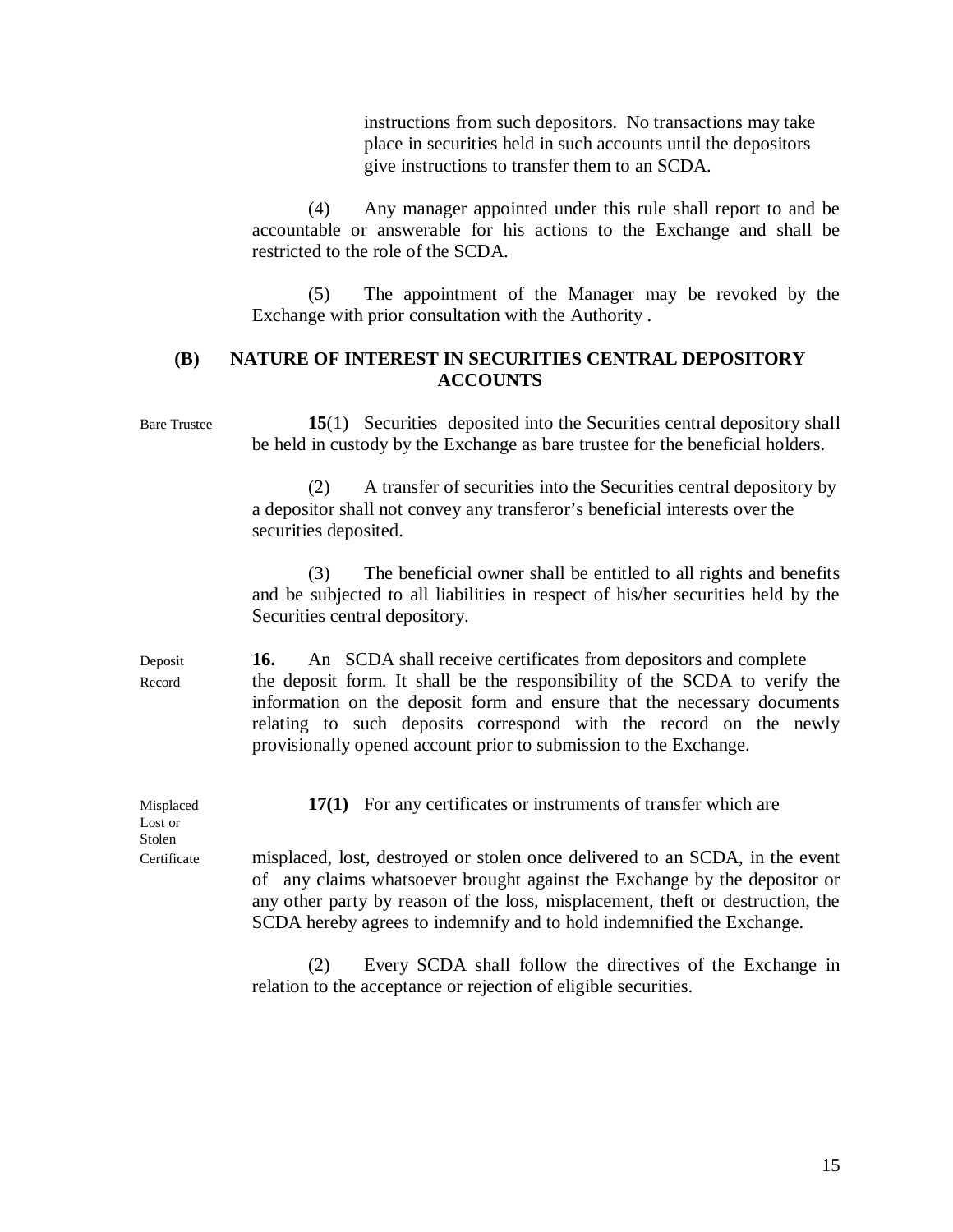# **(C) STRUCTURE OF SECURITIES CENTRAL DEPOSITORY ACCOUNTS**

| Securities<br>Accounts    | Every SCDA shall open and maintain with the Exchange<br>18.<br>one or more securities accounts for the recording of the deposit or withdrawal<br>of securities and for dealing in such securities. These accounts shall comprise<br>an SCDA's securities account and client securities accounts. |                                                                                                                                                                                                                              |  |
|---------------------------|--------------------------------------------------------------------------------------------------------------------------------------------------------------------------------------------------------------------------------------------------------------------------------------------------|------------------------------------------------------------------------------------------------------------------------------------------------------------------------------------------------------------------------------|--|
| Disclosure                | 19.                                                                                                                                                                                                                                                                                              | A SCDA when opening a client securities account shall ensure<br>that it has full particulars of the depositor's identity.                                                                                                    |  |
| Kind of accounts          | 20.                                                                                                                                                                                                                                                                                              | A client securities account and a SCDA securities account may,<br>in accordance with the operational procedures, record eligible securities in:                                                                              |  |
|                           | a)                                                                                                                                                                                                                                                                                               | a Collateral Account, for eligible securities pledged to the<br>SCDA and held by the Exchange subject to the SCDA's<br>instructions only; or                                                                                 |  |
|                           | b)                                                                                                                                                                                                                                                                                               | a Pledge Account, for eligible securities pledged by one<br>account holder to another account holder or other pledgee<br>whatsoever and held by the Exchange for and subject only to<br>the instructions of that pledgee; or |  |
|                           | $\mathbf{c})$                                                                                                                                                                                                                                                                                    | a General Account, for eligible securities available and<br>unencumbered held by the SCDA or by the holder of a<br>securities account.                                                                                       |  |
| Operations                | $21(1)$ The depository service and its facilities shall be extended by<br>the Exchange and made available to SCDAs in accordance with the Agency<br>Agreement. Depositors shall maintain securities accounts only through the<br>SCDAs.                                                          |                                                                                                                                                                                                                              |  |
|                           | (2)                                                                                                                                                                                                                                                                                              | Any instruction to change, update or make a correction to a<br>securities account of a client shall be given to the Exchange by an SCDA in<br>accordance with the operational procedures.                                    |  |
| Restrictions<br>for SCDAs | <b>SCDAs</b> shall where they are permitted to hold beneficial<br>22.<br>ownership in securities be required to segregate their client accounts<br>from the accounts in which they hold beneficial ownership of securities.                                                                      |                                                                                                                                                                                                                              |  |
| (D)                       | OPENING AND MAINTENANCE OF SECURITIES<br><b>ACCOUNTS</b>                                                                                                                                                                                                                                         |                                                                                                                                                                                                                              |  |
| Process                   |                                                                                                                                                                                                                                                                                                  | 23. (1) Subject to rule 22, Securities central depository accounts shall<br>consist of accounts held by all the depositors, which include:                                                                                   |  |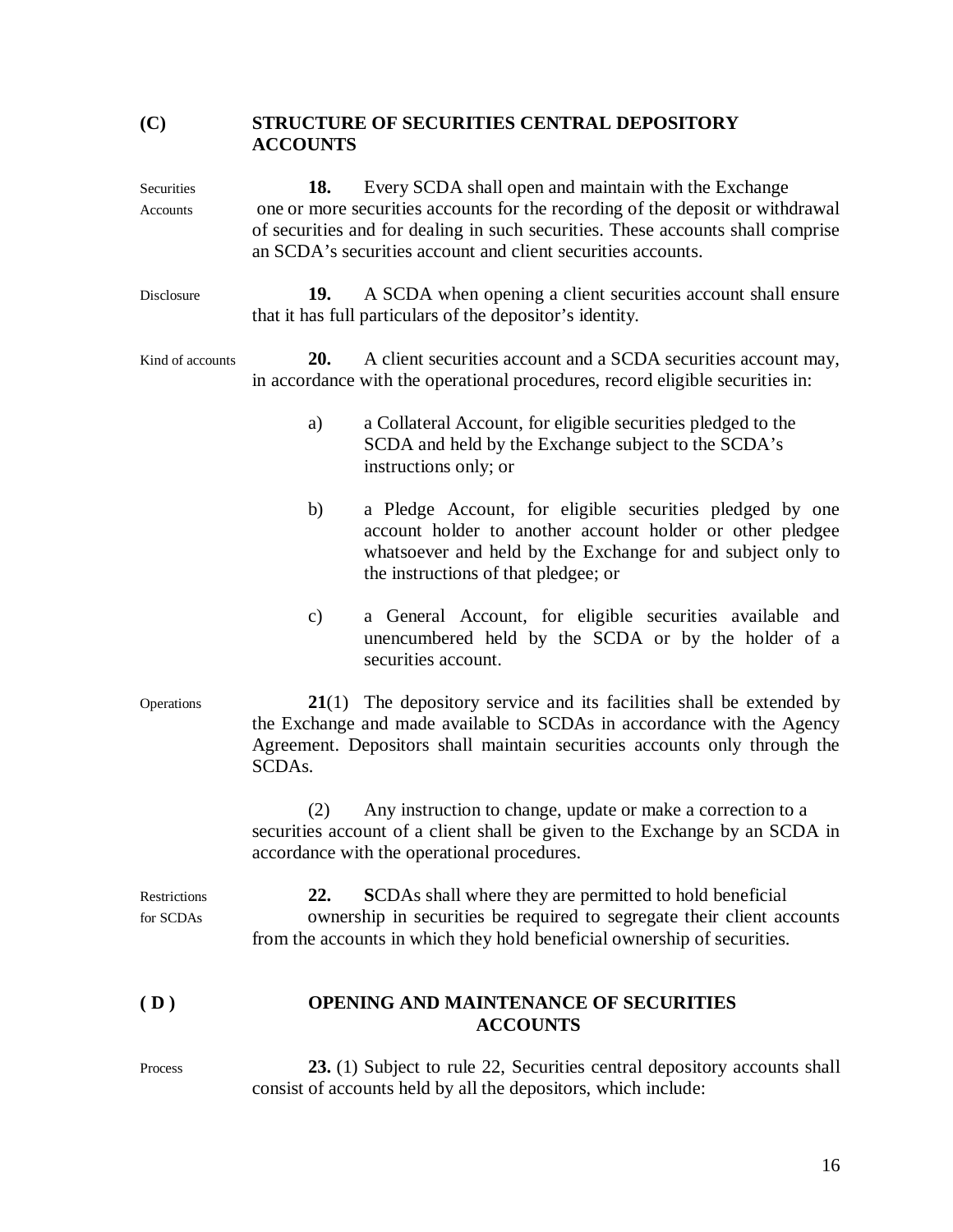- a) SCDAs who are members of a securities exchange;
- b) SCDAs who are not members of the exchange as appointed by by the Authority.
- c) Other Depositors.

(2) All Securities central depository accounts shall be opened through SCDAs unless the Exchange otherwise requires. Every SCDA shall ensure that they know the true identity of applicants for SCD accounts by using risk-based procedures to verify and document the accuracy of the information they get from such applicants. In verifying applicants' identity, SCDAs shall analyse any logical inconsistencies in the information on the application form.

- (3) Accounts held by SCDAs shall contain the following information where applicable:
	- a) Name of the SCDA
	- b) Address of the SCDA
	- c) Country of incorporation or registration of the SCDA
	- d) PIN Number of the SCDA
	- e) The SCDA's identity code
	- f) The SCDA's account number
	- g) The SCDA's banker's address and account number(s)
	- h) Names of securities deposited
	- i) Securities codes
	- j) Quantities and descriptions of securities held
	- k) Amount of frozen securities due to trades, mortgages, court orders (where applicable)
	- l) Type of account
	- m) Any other information as the Exchange may prescribe from time to time.
- (4) Accounts of non-SCDA depositors shall contain the following information where applicable:
	- a) Name of depositor
	- b) Address of the Depositor
	- c) Nationality of Depositor, or country of incorporation
	- d) Passport Number
	- e) Certificate of incorporation or registration
	- f) PIN Number
	- g) Name and address of SCDA
	- h) SCDA's identity code
	- i) The depositor's identity code
	- j) SCD account number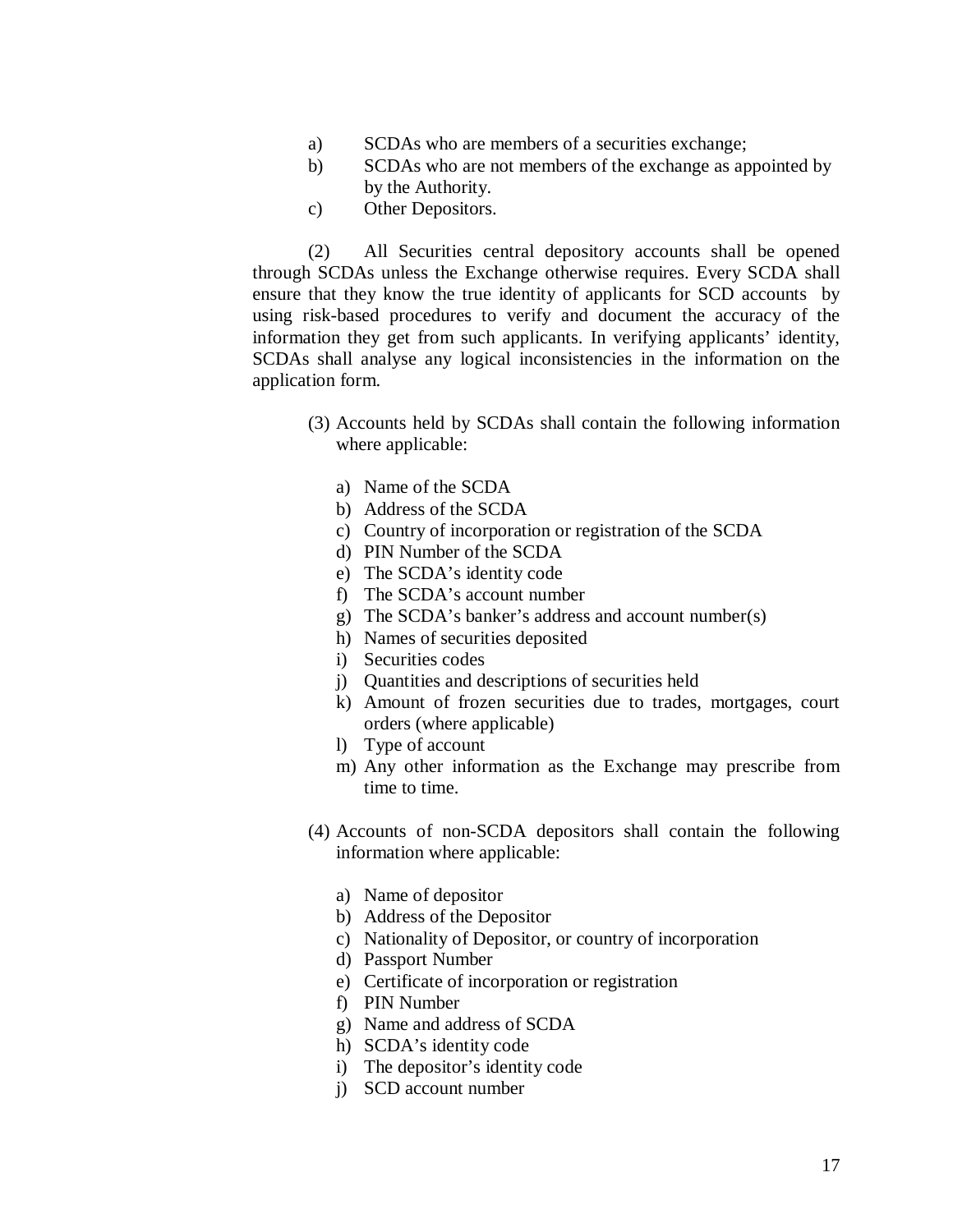- k) Name(s) of securities
- l) Securities codes
- m) Quantities and description of securities held
- n) Amount of frozen securities due to transfers, mortgages, court order (where applicable)
- o) Client reference number issued by the Exchange
- p) Type of account
- q) Any other information as the Exchange may prescribe from time to time.

Processing 24. An application to open the securities central depository period account shall be processed by an SCDA not later than one (2) business days after receipt of the application.

## **(E ) DEPOSIT OF CERTIFICATES BY SECURITIES CENTRAL DEPOSITORY AGENTS**

Processing 25 (1) No SCDA shall accept securities other than eligible Of deposits securities to be deposited with the Securities central depository.

> (2) Eligible securities may be deposited with an SCDA after the notification date.

> (3) Upon receipt of the deposit form and the securities certificates from the SCDA, the Exchange shall within two (2) market day of the date of lodgment forward the certificate to the issuer for verification and confirmation.

(4) The issuer shall confirm the authenticity of the certificates and verify the depositor's signature within (two) 2-market days of receipt in accordance with the procedures manual.

(5) Upon confirmation, the Exchange shall credit the account of the depositor with the securities.

(6) Pursuant to section 10 (3) of the Act, the Exchange may charge a fee as set out in Appendix II and approved by the Authority for any eligible security deposited from such date as may be prescribed by the Exchange, provided that such date is after the immobilisation date.

(7) Any information relating to a deposit shall be delivered to the Exchange not later than 12 noon for recording the same day.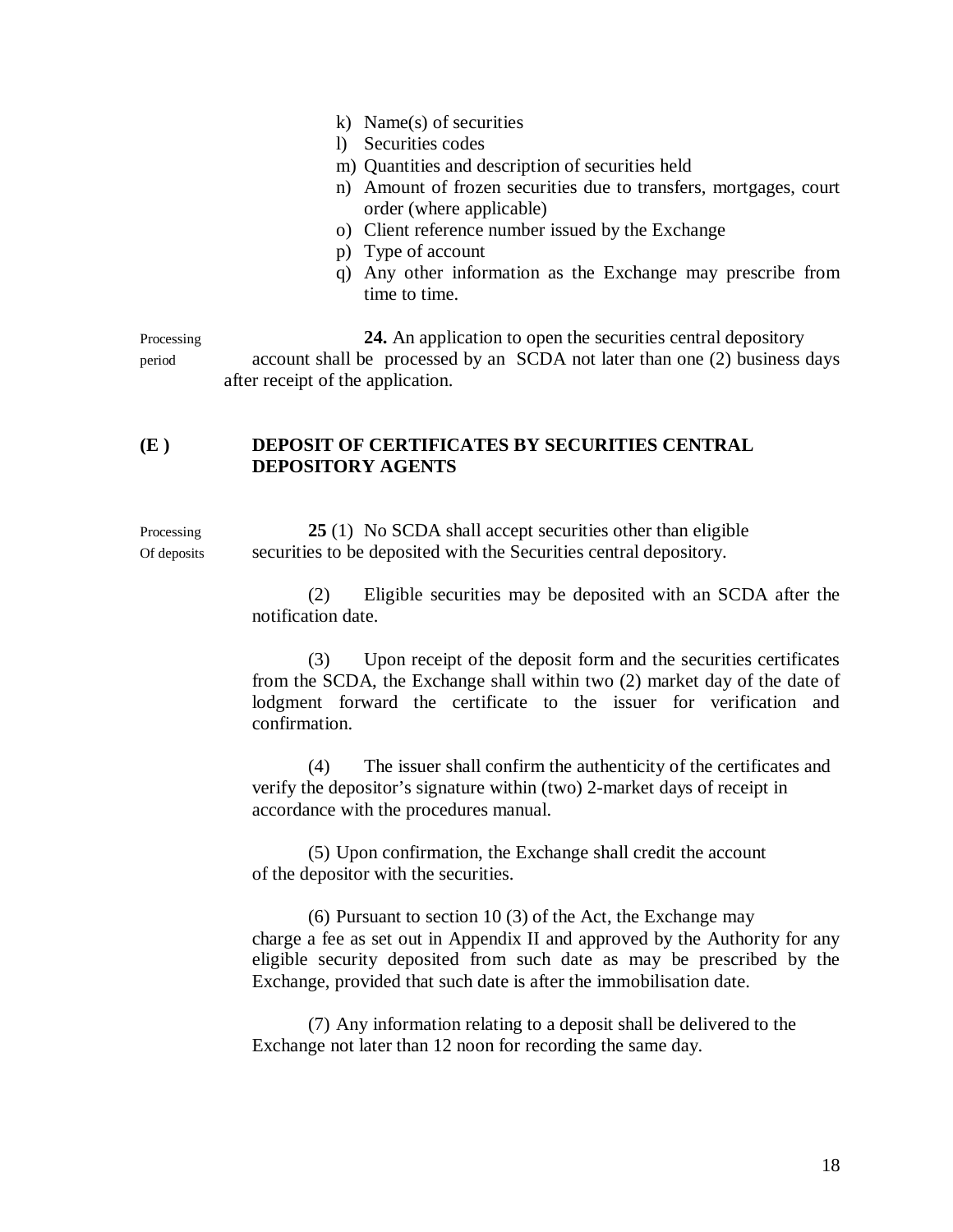#### **( F ) TRANSFER OF SECURITIES CENTRAL DEPOSITORY ACCOUNTS**

Procedure **26** (1) A client may transfer securities held through one SCDA to another SCDA.

> (2) A transfer shall be effected by filling out the forms prescribed by the Exchange in the procedures manual.

> (3) Where the SCDA refuses or neglects to authorize the transfer of securities as instructed by the client, the client shall report the matter to the Exchange and the Exchange shall, within two (2) business days and upon hearing both parties, issue directions on what should be done, which directions shall be complied with.

Verification **27** (1) No SCDA shall trade in immobilised securities of before establishing that the seller is the holder of the sale securities in an ownership electronic securities account held through such SCDA.

> (2) The responsibility of identifying and verifying selling clients and their bona fide ownership of securities shall lie with the SCDA.

> (3) The Exchange shall maintain specimen signatures of all Securities central depository account holders, without prejudice to the obligation of SCDAs as set out in this part and elsewhere in these rules.

#### **( G ) SECURITIES ACCOUNTS**

Responsibility **28(1)** Every SCDA shall be responsible for all entries made by for such SCDA , its employees or servants in the securities accounts of its depositors entries in and shall, in respect of any such entries, fully indemnify such depositors for security any loss, damage or liability suffered by any depositor arising from any willful act,omission, neglect, fraud or error on the part of such agent, its employees or servants in respect thereof and shall indemnify and hold indemnified the Exchange against any claim, action or proceeding instituted

accounts against the Exchange by the depositors or any other third party towards any cost, expense, loss, damage or liability suffered or incurred by the Exchange as a result of such claim, action or proceeding.

> **28(2)** Every SCDA shall be responsible for notifying depositors that dealings have occurred on their accounts by electronic or other means by the end of the business day on which such transaction has occurred.

#### **( H ) PROHIBITION AGAINST VARIATION OF CONTRACT**

of contract **29 (1)** All contracts agreements or memorandum governing the

19

Standardization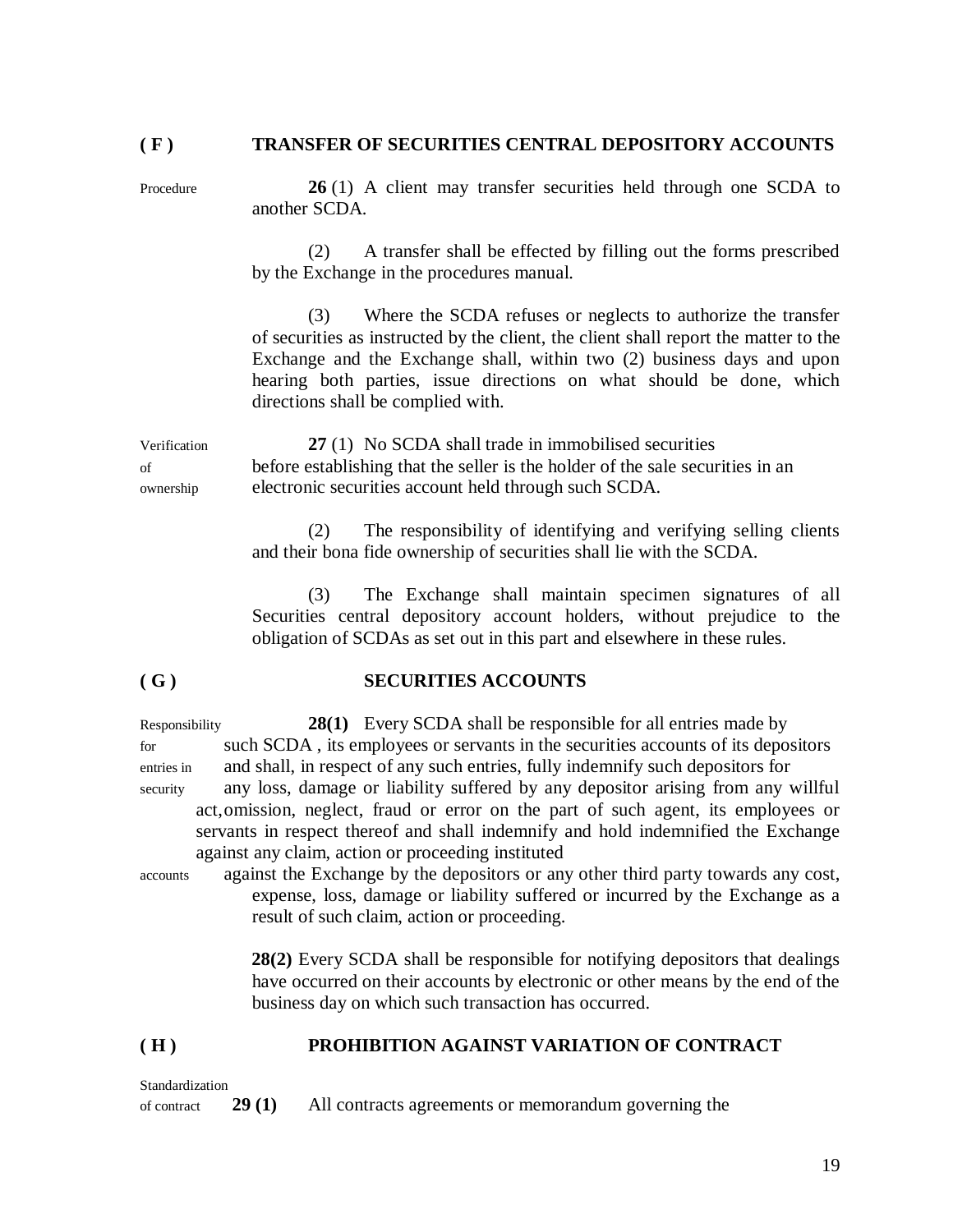contractual relationship between the Exchange, the SCDA and the depositors, notwithstanding anything in the application forms to open a securities account and all other forms for any other authorised functions relating thereto shall be made on forms prescribed by the Exchange. No SCDA shall vary, delete, amend or include any term or condition in the aforesaid forms without the prior written approval of the Exchange. Once completed, the form shall be lodged with the Exchange.

**29 (2)** Contravention of rule 29 (1) shall attract a penalty of two hundred forty currency points and compensate any party aggrieved to the extent of the loss suffered.

Prohibition **30.** No SCDA shall enter into any additional agreement, whether supplemental or principal, with their depositors, which may exclude, exempt, disclaim, reduce, limit or waive any liability for loss damage or liability on the part of the SCDA for any willful act, omission, neglect fraud or error on the part of such SCDA, as an SCDA.

#### **( I ) PRIVATE TRANSACTIONS**

Private **31**. (1) No entries relating to private transactions shall be Transactions entered in the securities account without the prior approval of the Chief Executive Officer of the.

Settlement of **32.** Transfers of eligible securities between custodians and Private between custodians and their clients where there is no change in beneficial Transactions ownership, donations, hereditary transfers (subject to relevant approval), sales on attachment, foreclosures on execution, pledges, free deliveries, loans and other dispositions of eligible securities shall be effected within the SCD through SCDAs with prior approval of the Chief Executive Officer

Cap 485A

#### **(J) SECURITIES CENTRAL DEPOSITORY AGENT'S REFUSAL TO ACT**

Duty **33.** Where an SCDA who is a member of a securities exchange To notify refuses to act on the instructions of any of its depositors in carrying out any of its functions related to depositor's transactions specified under rule 9 relating to any book-entry security by reason that the depositor has defaulted (or is about to default) in his obligations relating to any trade order or otherwise, it shall be the duty of the SCDA to notify the Exchange, and where reasonably possible the depositor, immediately stating the reason for such refusal. Nothing in this rule shall be construed so as to authorise any member of the securities exchange to be in breach of any rule relating to such members' lien on securities.

Exchange **34.** Where the Exchange, after investigating the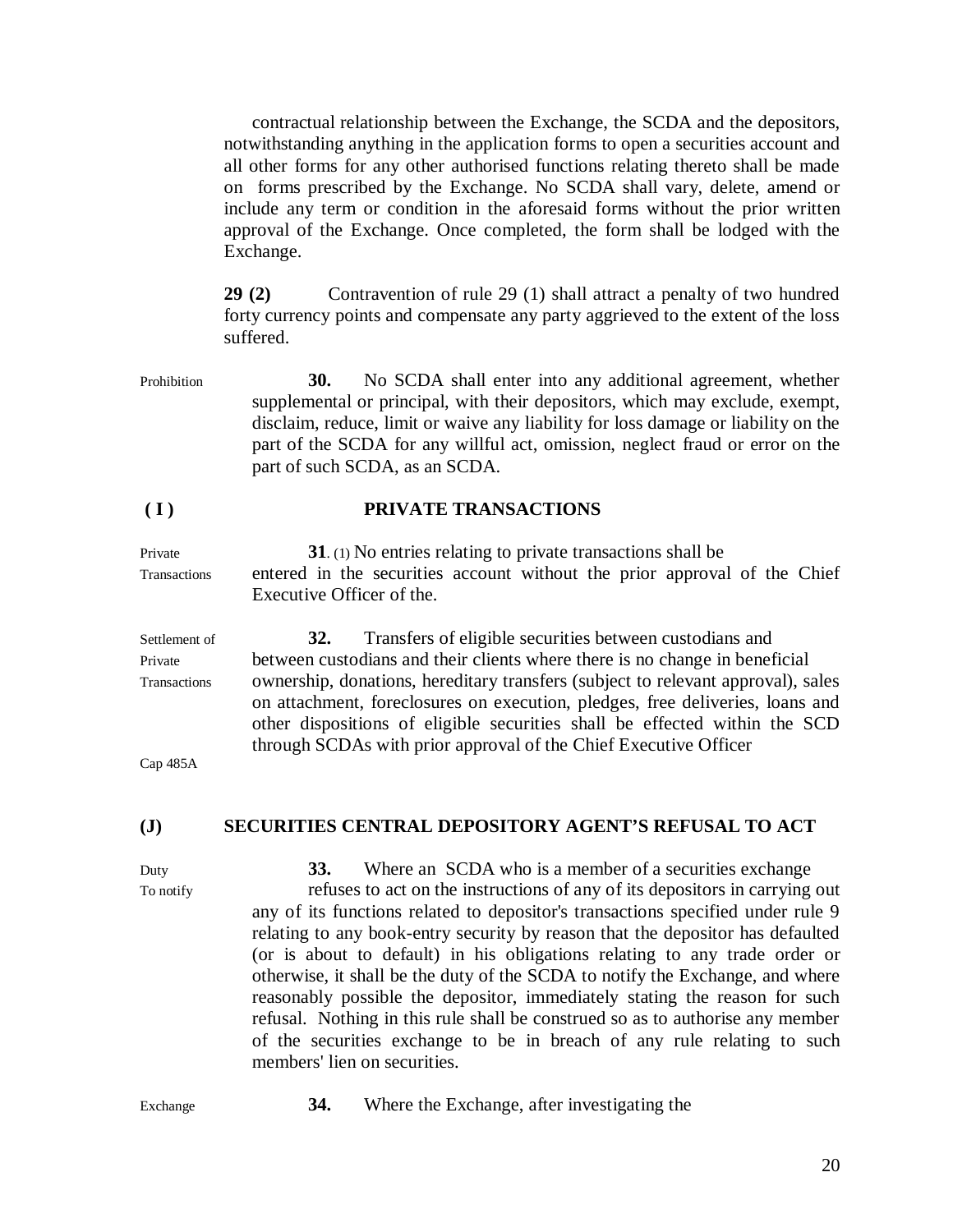may instruct matter, is not satisfied with the reason given by the SCDA for its refusal to CDA to act act, it may, instruct such SCDA to carry out the depositor's instructions or direct the SCDA to act appropriately to resolve the matter.

> Penalty **35.** Failure on the part of the SCDA to inform the Exchange under rule 33 or to comply with its instructions under rule 34 may result in the suspension of such SCDA as provided in these rules.

# **(K ) MISCELLANEOUS**

Exclusion **36.** When acting in good faith and without negligence, the Exchange is not liable to any SCDA or holders of securities accounts under its management for:

- a) any loss of opportunity, profit, market, goodwill, interest or use of money or securities;
- b) any other special, indirect or consequential loss, damage, expense, liability or claim;

which is suffered or incurred by any SCDA or holders of securities accounts under its management arising from or related to the services.

Availability **37.** Details of the insurance policy, in particular, relating to the Of circumstances and procedures in which claims may be submitted by any Information aggrieved person shall be made available free of charge to any depositor, SCDA or issuer who request for such details.

Force Majeure **38.** The Exchange and any person including an SCDA acting on its behalf shall not be held liable to indemnify any aggrieved party for any delay, loss, damage or failure of performance in the event of any act of God, act of public enemy, war, insurgency, riot and labor disputes.

Confidentiality **39.** The Exchange, SCDAs and their servants and agents shall keep confidential all information about the Securities central depository, SCDAs and depositors obtained by virtue of the operation of the Securities central depository system, save such information as may already be in the public domain.

- Reprimand **40.** Notwithstanding any other powers conferred on the Exchange in the Act, these rules or the CMA regulations the Exchange may reprimand or caution any SCDA, issuer or other Users for any breach of any of the provisions of these rules.
	- **41.** Notwithstanding any other reporting requirements under these rules, the Exchange shall provide the following information to the Authority on a weekly basis;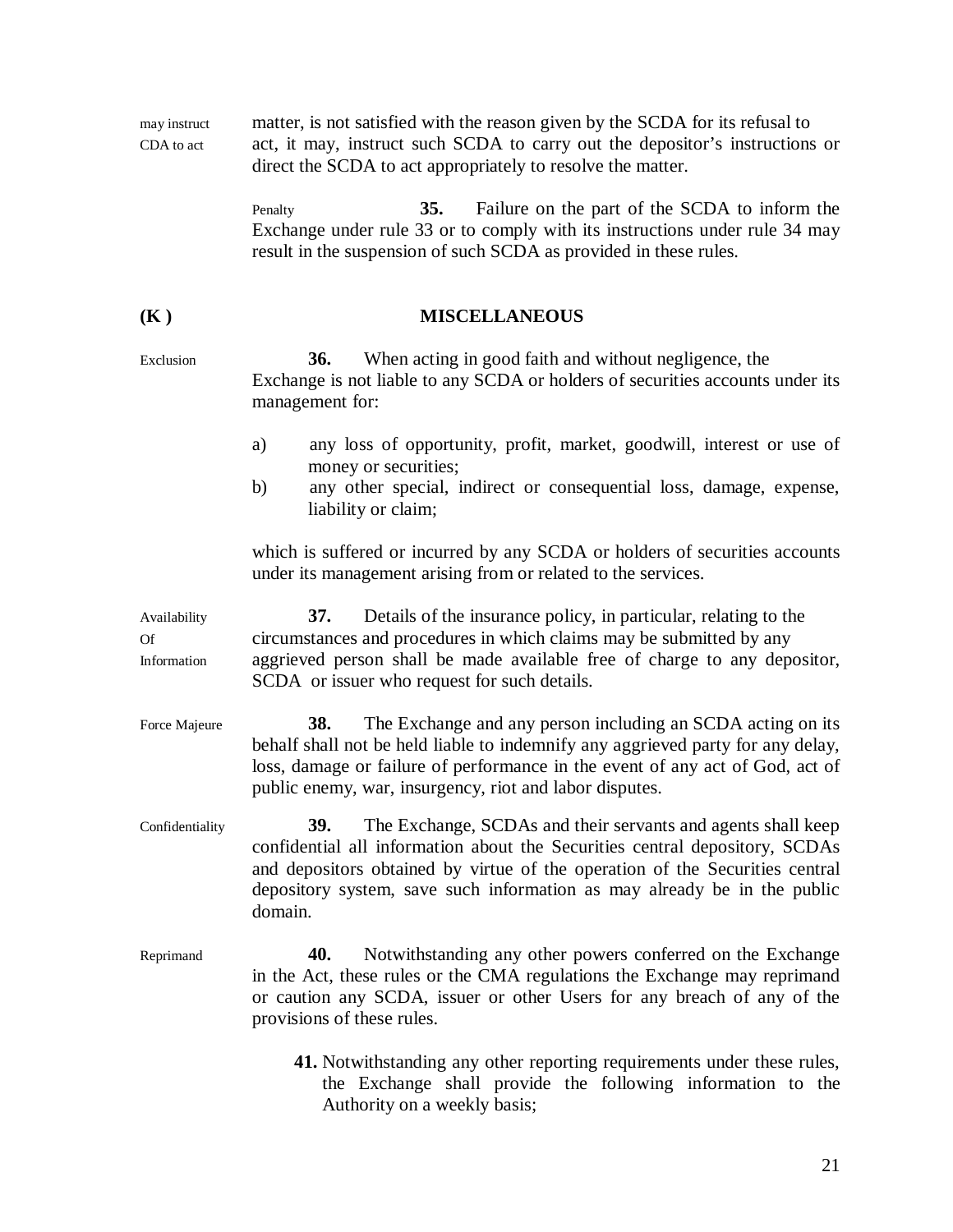a) the number of trades reported for settlement;

b) the number of trades settled;

c) details of trades that have failed to settle on their settlement dates and the name of the concerned SCDA;

d) the ratio of value traded by each SCD agent to the total value traded;

e) the ratio of the number of trades effected by each SCDA to the total number of trades effected on the market.

**42.** The Exchange shall engage an auditor at least once every two years to conduct an operational audit of the SCD.

#### **( L ) DISPUTE RESOLUTION**

Dispute **43** (1) Any person aggrieved by a decision of, or the handling of Resolution any issue by the Exchange shall save as provided in rule 6 (3), first refer the matter to the Business Conduct Committee for review and resolution within fourteen days of the decision or handling of an issue by the Exchange.

> (2) The Business Conduct Committee shall review and resolve the matter within fourteen days from the date of reference.

> (3) If the decision was made by the Business Conduct Committee or the Governing Council of the Exchange, or the decision of the Business Conduct Committee on appeal is unsatisfactory, the matter shall be discussed with the chairpersons for the time being of the Exchange and the Authority with a view to amicable settlement (provided that where the decision relates to or is connected with a dispute relating to a trading transaction the two persons shall before making a decision afford the Exchange committee responsible for compliance and trading the opportunity to hear the dispute and advise them thereon).

> (4) The two chairpersons shall review and make their decision within fourteen (14) days from the date of reference to them.

> (5) Where a decision under paragraphs (1), (2) and (3) has not been made or the matter resolved within the required time, the person aggrieved may refer or appeal the matter to the succeeding level for review and resolution.

> (6) If the dispute referred under paragraph (3) cannot be resolved, it shall be referred to the decision of a single arbitrator to be agreed upon between both parties to the dispute difference or question. If the Parties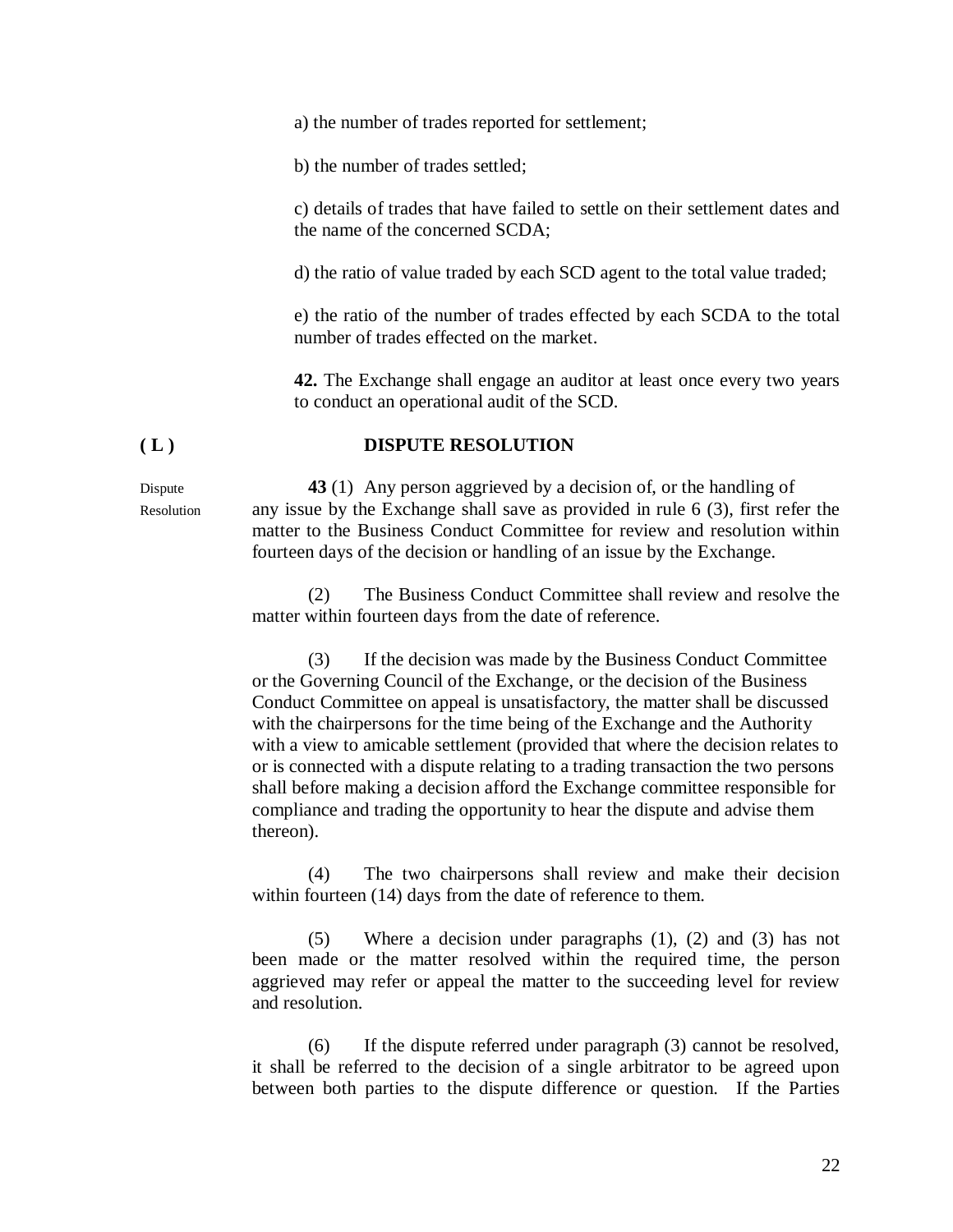cannot agree on the arbitrator within fourteen days of any party notifying the other of the need to appoint an arbitrator, the arbitrator shall be appointed at the request of any of the Parties by the Centre for Arbitration and Dispute Resolution.

- (7) The Arbitrator to whom any reference or appeal has been made under paragraph (6) shall render its decision within 30 days of reference or appeal as the case may be.
- (8) The right to refer or appeal by a dissatisfied person is limited to seven (30) days from the date of the relevant decision.

#### **(M) THE BUSINESS CONDUCT COMMITTEE**

The committee **44**. (1) There shall be constituted a Business Conduct Committee which shall be a Committee of the Governing Council whose object shall be

- a) to monitor the operations relating to risk management issues and the Guarantee Fund;
- b) to hear complaints from aggrieved persons who claim to be adversely affected by any decision of the Exchange with respect to the operations of the Securities central depository;
- c) to make recommendations to the Governing Council of the Exchange with respect to applications for appointment as a SCDA in accordance with rule 4 and to suspension or revocation of such appointment in accordance with rule 14;
- d) to deal with and advise the Governing Council on such other matters of a financial and business nature as the Governing Council may determine.

(2) The Committee shall comprise of five members appointed by the Governing Council, three of whom (including the Chairman of the Committee) shall not be SCDAs or be directors or shareholder of an SCDA or related to an SCDA, or be employed by an SCDA. Of the other two one shall be a stockbroker nominated by the Exchange.

(3) No member of the Business Conduct Committee shall participate in the hearing of a dispute in which he has a conflict of interest. Accordingly if the SCDA representatives have such a conflict in any hearing the Governing Council shall appoint a replacement who is also an SCDA on an ad hoc basis for the purpose of such dispute.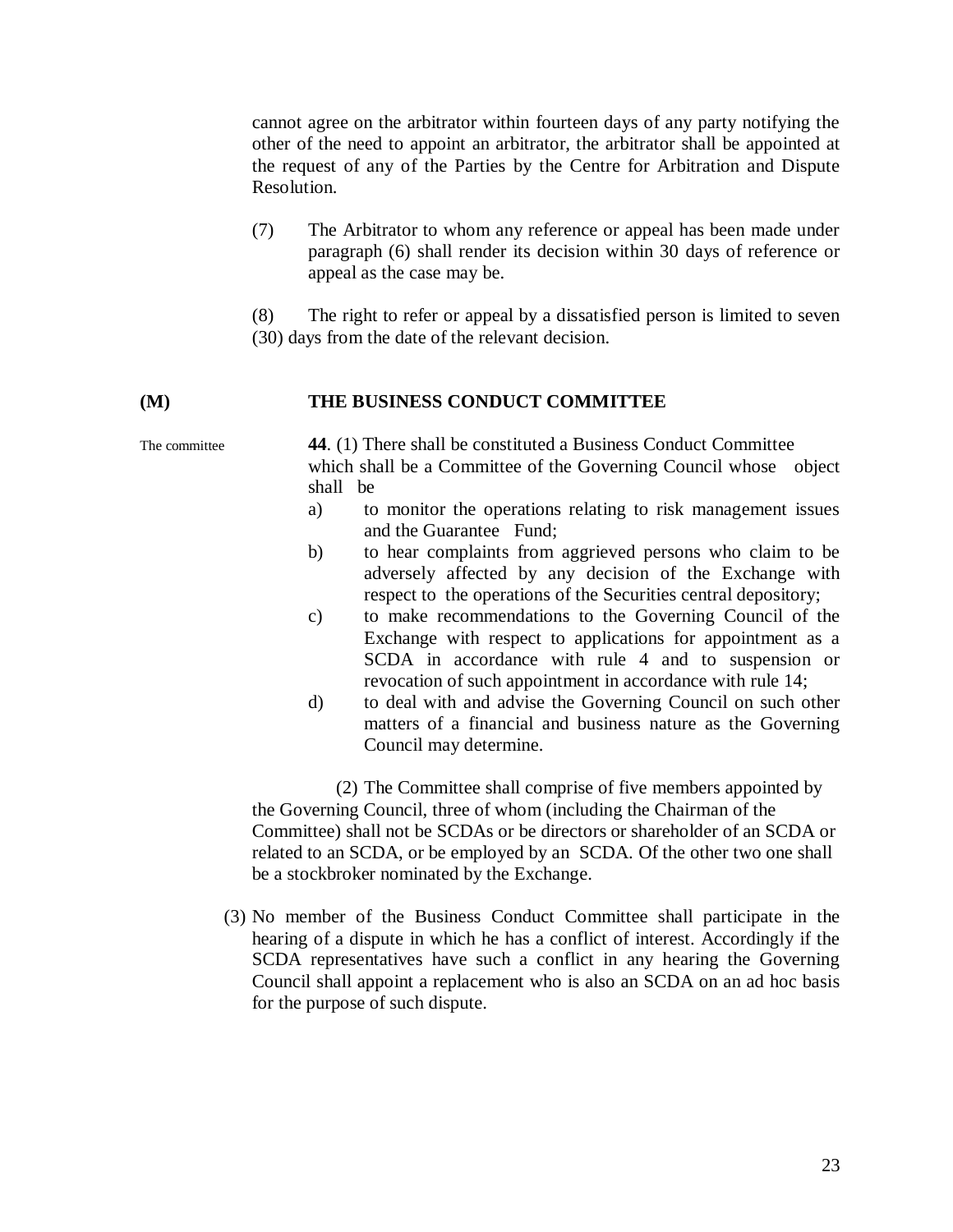#### **PART III - RULES FOR SECURITIES OTHER THAN DEBT SECURITIES**

#### **( A ) DUTY TO NOTIFY SECURITIES HOLDER ON PRESCRIPTION AS AN ELIGIBLE SECURITY**

Prescription of **45** (1) Where, pursuant to section 15 of the Act, the Exchange Securities intends to prescribe a For security listed or proposed to be listed on its official list, the Exchange Immobilization shall, prior to prescribing such security, notify the Authority with respect to-

- a) the notification date;
- b) the transitional period; and
- c) the immobilization date.

(2) Where a listed security or security proposed to be listed for quotation on the official list of the securities exchange has been prescribed as an eligible security, the securities exchange shall inform the issuer in writing at least seven (7) days prior to the notification date. In the case of a security proposed to be listed, the issuer shall serve written notice within seven business days after the receipt of the information from the Securities Exchange

- a) such security shall, after the notification date, become an eligible security;
- b) no securities holder shall, after the notification date, receive any written notice as the transferor in the event that a certificate with his name as the registered owner, together with the relevant instrument of transfer, has been lodged with the Securities central depository to become a book-entry security to be credited into a transferee's securities account, unless such security is withdrawn in accordance with these rules.

(3) The securities exchange shall give the notices required under section 15 of the Act to the public at least seven (7) days prior to the immobilisation date in respect to any eligible securities prescribed by it to be immobilised in the Securities central depository.

(4) The notice referred to in sub rule (3) above shall comply with section 15 (2) of the Act. The notice required shall be given in not less than two daily English language newspapers of national circulation.

## **(B) DEPOSIT OF SECURITIES INTO THE CENTRAL DEPOSITORY DURING INITIAL PUBLIC OFFERS**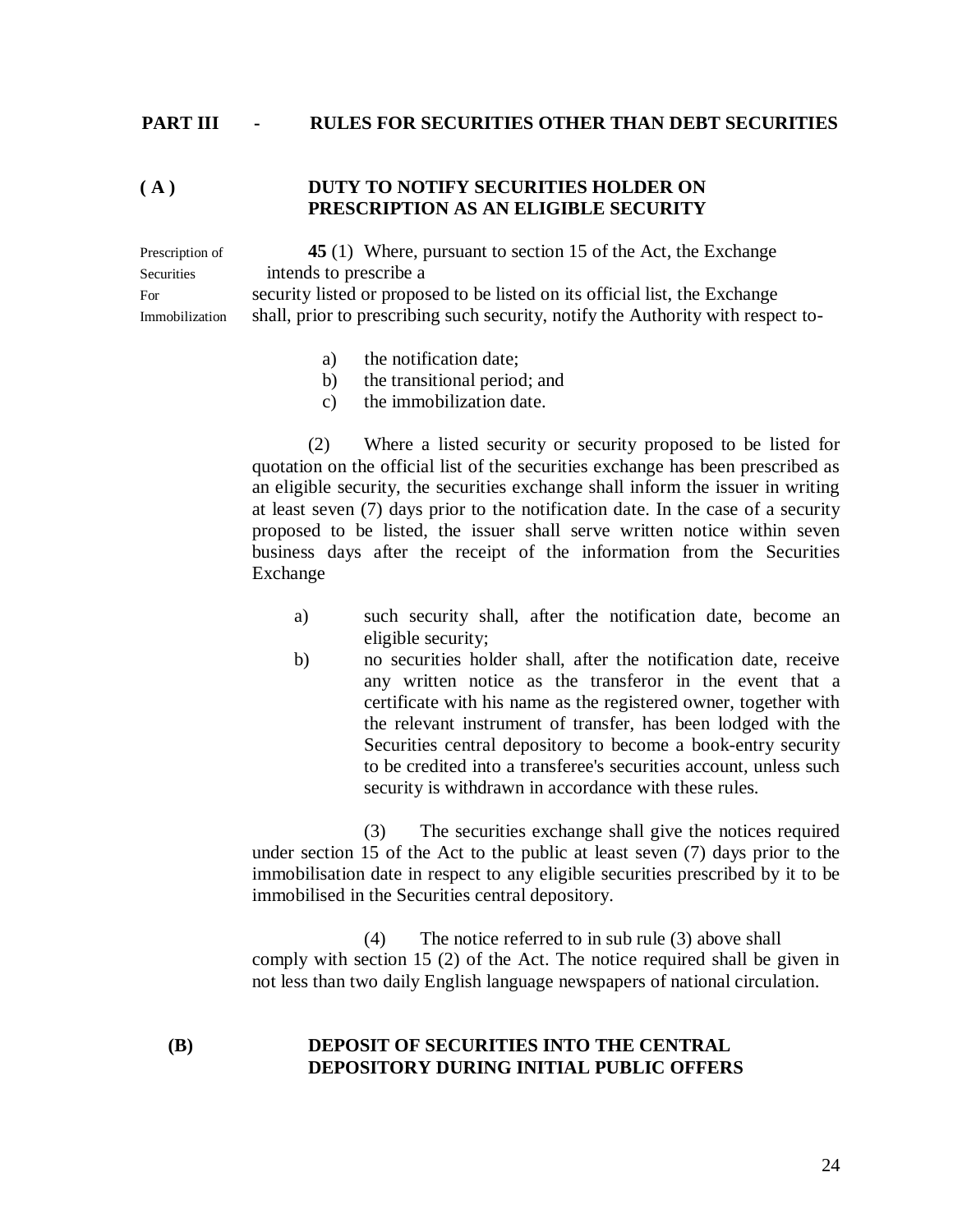Initial public

Deposit **46** (1) The Exchange may prescribe for Of securities dematerialization a security proposed to be listed on the official list During pursuant to section 26 (2) of the Act.

Offers (2) The Exchange shall keep records of book entry securities and perform functions providing for the deposit and transfer of securities deposited therein.

> (3) Investors wishing to subscribe for securities during Initial Public Offers or other subsequent offers and who do not already hold a securities account shall first open a securities account through an SCDA. Provision will be made by the issuer to enable applicants who do not already hold accounts with the Securities central depository or who wish to open accounts for the proposed issue to complete Account Opening Forms, in order to open such accounts together with the application for securities.

> (4) Investors who subscribe for securities of issuers during the Initial Public Offers or primary issues as the case may be will be obliged to accept that the securities allotted to them will be deposited in their securities accounts in the Securities central depository.

> (5) Every Investor shall indicate his securities account number on the securities subscription form or fill out and submit the Account Opening Form referred to in sub paragraph (3) and submit the same through an SCDA. Such new account shall be opened before the allocation of securities.

> (6) After securities allocation, the issuer shall notify each successful applicant that the number of securities allotted or allocated to him has been credited to his account in the Securities central depository.

> (7) Nothing herein provided shall be deemed to relieve the issuer of its duties and obligations in relation to processing of applications, allotment of securities and appointment of agents for any securities issued.

#### **( C ) ADDITIONAL ISSUES**

Notice **47.** Where notice has been given by the securities exchange to an issuer and the public, pursuant to section 15 of the Act to prescribe a security, the issuer shall not fix any date for the closing of books in respect of the making of a rights or bonus issue (or of any other options) for such security whereby such date shall fall during the period commencing from the notification date and ending on the ninth business day after the immobilization date.

Obligation **48.** Every issuer shall, immediately before making an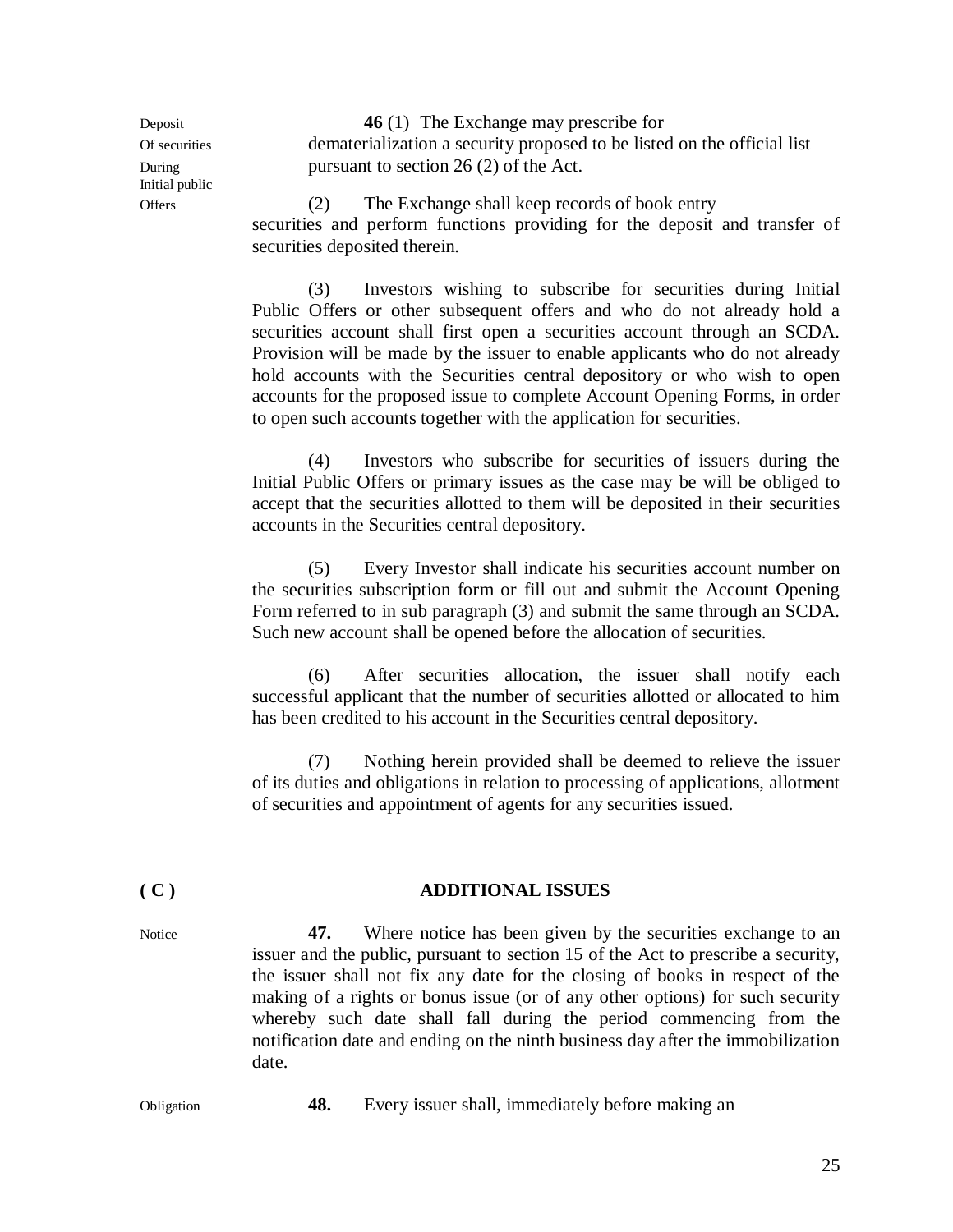of the announcement in accordance with the listing requirements of the relevant securities exchange, inform the concerned securities exchange.

issuer

Depositors **49.** (1) An issuer may request the Exchange for a list of Entitlement depositors of such issuer's securities as on such date as may be specified in the request.

List

(2) Pursuant to sub paragraph (1), a list of depositors containing the particulars of depositors shall be issued by the Exchange to the issuer as at 4.00 p.m. on the date so specified.

(3) For the purposes of this rule, the record shall be accompanied by a report specifying particulars of any securities which are in or under suspense.

Provisional **50.** (1) Where a security has been prescribed for immobilisation under section 15 of the Act, any provisional letter of allotment for a rights issue letters of

allotment submitted to the relevant securities exchange for approval shall contain a statement that-

- a) the principal security underlying the rights issue has already been prescribed as an eligible security;
- b) where such provisional letter of allotment has been issued to any depositor who is entitled to the rights the acceptance of the rights shall mean that the depositor consents to receiving such securities as a book-entry;
- c) where such provisional letter of allotment has been issued to any depositor who is entitled to the rights issue by virtue of the relevant book-entry security which is standing to the credit of his securities account, any person who intends to purchase such rights as are renounced shall have to state his securities account number whereupon such rights shall be credited directly in his securities account in bookentry form.

(2) An issuer shall, upon issuing any securities pursuant to additional issues determine the computation of entitlement based upon the appropriate allocation in proportion to the amount of book-entry securities held by the Securities central depository and deliver to the Exchange a list of the allottees, and the quantity of securities allotted to them, together with the appropriate jumbo certificate registered in the name of the Exchange. Unless otherwise instructed directly by a depositor to the contrary, the issuer shall, where the depositor has more than one securities account for the particular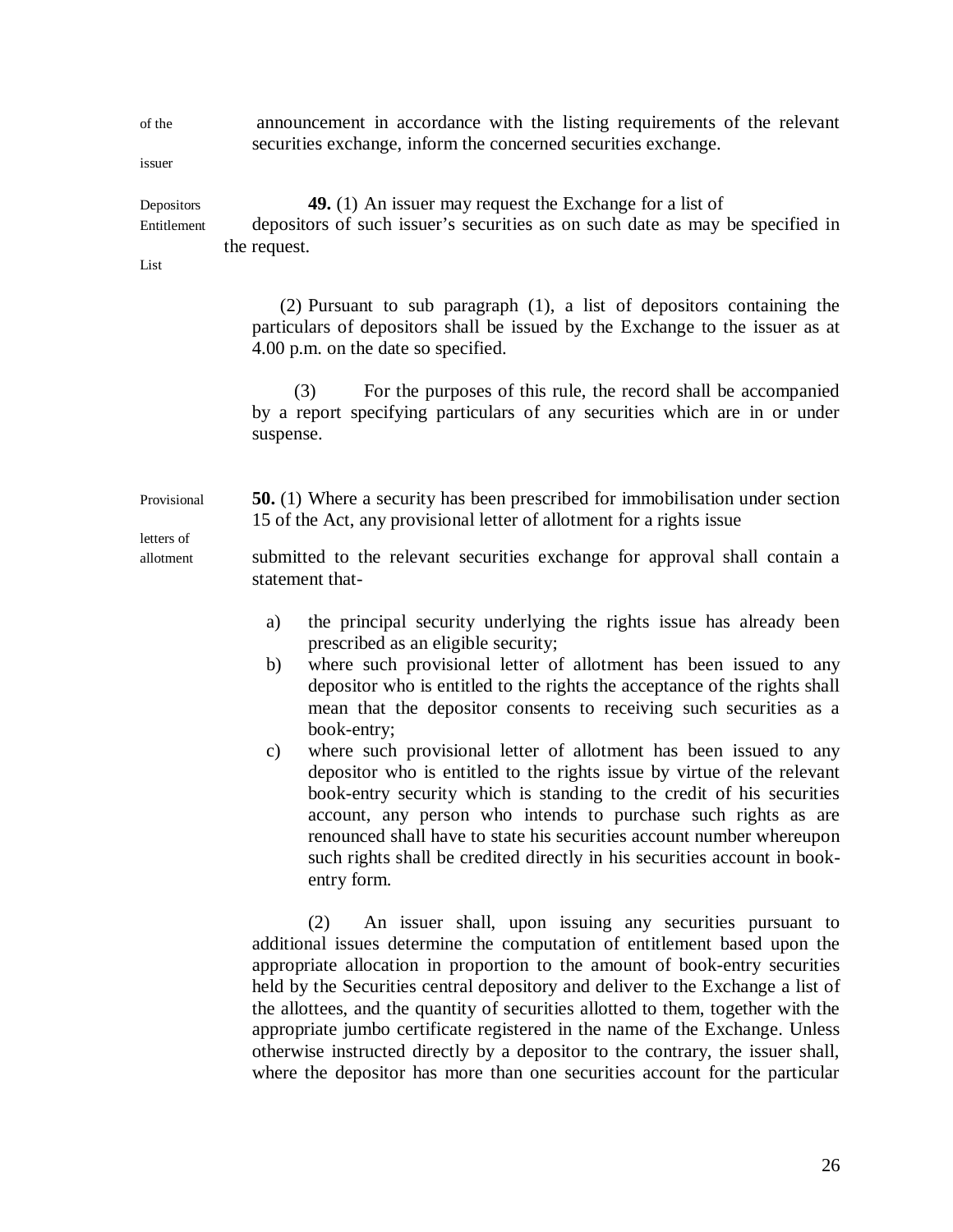security, allocate such securities into the depositor's securities accounts in such proportion as the security is distributed in the existing account.

(3) An applicant for excess securities arising from an additional issue of securities shall open a securities account, if he does not already hold one.

(4) To facilitate delivery and settlement of such rights the Exchange shall make provision in its systems for immobilisation, recording and settlement of such rights.

- Entries **51.** The Exchange shall, upon receipt of the list of allottees and the jumbo certificate pursuant to rule 35, credit the respective securities accounts with the allotted securities as specified therein prior to the listing of such securities.
- Indemnity **52.** Every issuer shall fully indemnify and hold indemnified the Exchange from all demands, actions and proceedings made by any depositor for any loss suffered by such depositor in respect of or arising from any error in the list of allottees provided that such error did not arise as a result of negligence on the part of the Exchange.
- Dividends **53.** The Exchange may provide to issuers the service of distribution of cash dividends to depositors. The Exchange shall charge for such service at such rate as shall be agreed with the issuer.

#### **(D) WITHDRAWAL OF SECURITIES**

General **54** (1) Before dematerialization, depositors may withdraw all or part of the securities held in their accounts.

> (2) A request for withdrawal shall be made through an SCDA in the prescribed form in accordance with the operational procedures.

> (3) Once a request for withdrawal of securities has been made, no dealings in those securities may take place unless the application for withdrawal is first repudiated or the securities withdrawn have been redeposited by the depositor with the Exchange through an SCDA.

Exceptions **55.** Before dematerialization, no book-entry securities may be withdrawn from the Securities central depository in any of the following circumstances: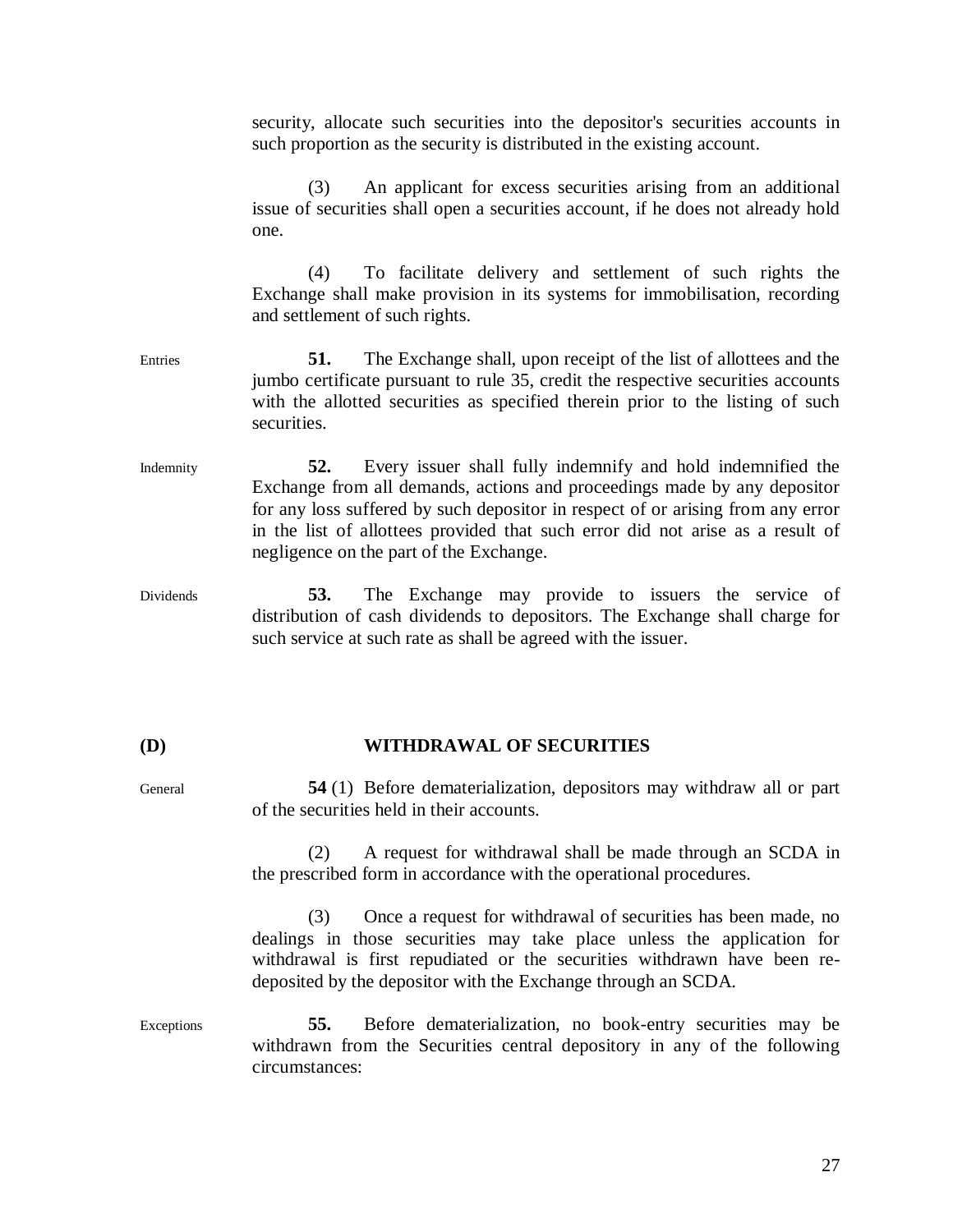- a) Where the securities are the subject of a transaction which has not been settled;
- b) where a prohibition for withdrawal of such securities is notified by a securities exchange under section 25 of the Act: and
- c) where such securities are for the time being designated as securities in or under suspense except for purposes of withdrawal pursuant to section 25 of the Act;
- d) any other circumstances as may be prescribed by the Exchange from time to time.

Rejected **56** (1) Any withdrawal rejected together with the reason for the Withdrawals rejection, shall be notified to the respective SCDA within two (2) market days of the time the request is received by the Exchange from the SCDA.

> (2) Save for any circumstances where the documents relating to any rejected withdrawal may be retained for and only during investigations, such documents shall be returned to the respective depositor.

Restriction **57.** No applications for withdrawal of an eligible security shall be accepted during the period commencing seven (7) days before and including the books closure date and no account shall be closed between the books closure date and the payment date in the event of rights or bonus issues. Withdrawal requests submitted to the Issuer for securities that were immobilised the secondary market operations must be accompanied by a certified copy of the depositors account opening form.

#### **(E) JUMBO CERTIFICATES**

Issuance **58.** The Exchange shall, upon lodging with an issuer certificates representing book-entry securities together with the relevant instruments of deposit in the prescribed form duly executed by the depositor(s) thereof and verified in accordance with the provisions of section 10 (l) of the Act, be issued with the jumbo certificate by the issuer.

Record **59**(1) The Exchange shall produce and maintain a ledger Of depositors balance report on all securities accounts.

> (2) The report shall be in the form of a statement which shall contain the following information:

- a) The name of the depositor or beneficial owner (where applicable);
- b) The name and quantity of securities held;
- c) The portion of the depositor's holdings that may have been mortgaged; and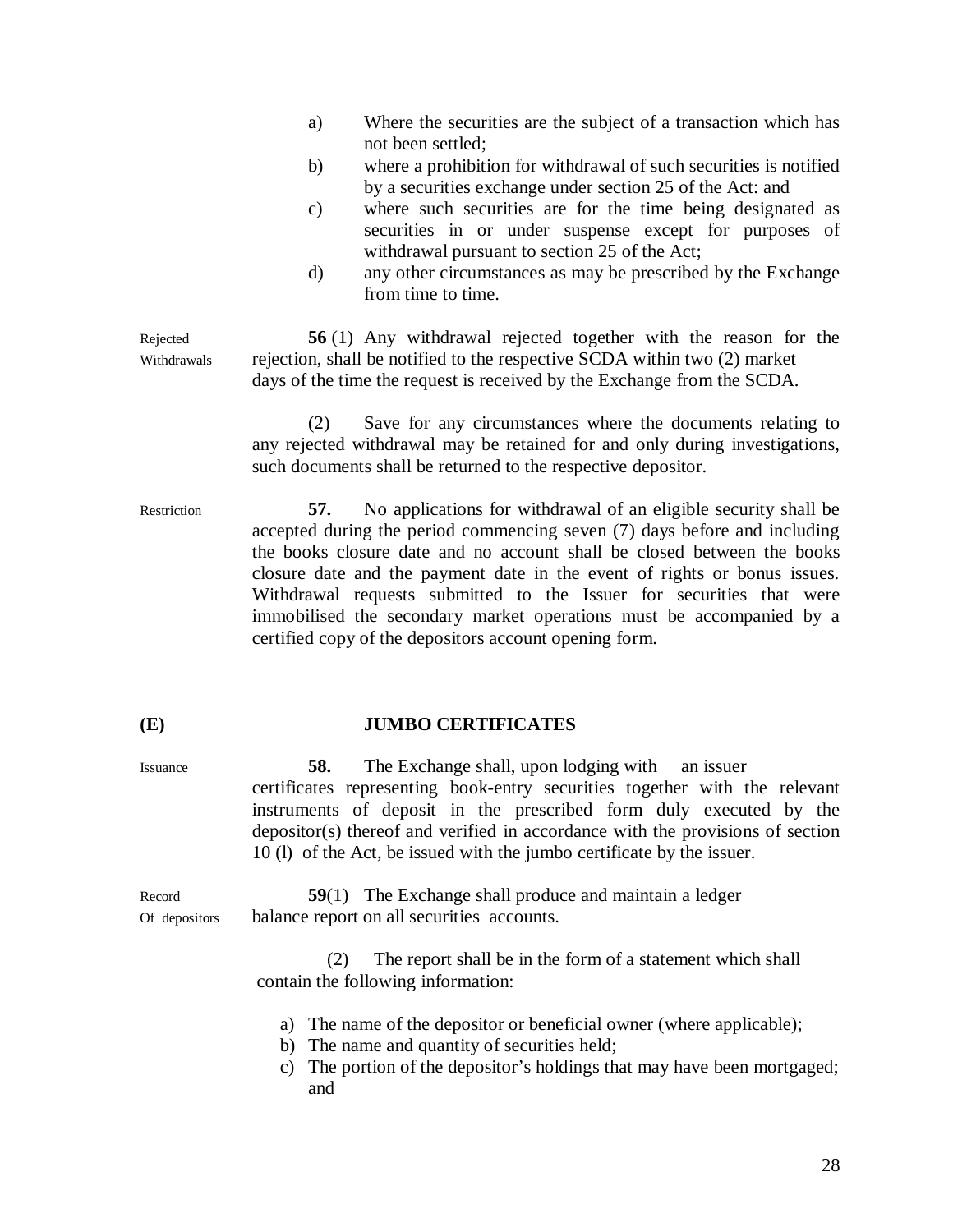d) The balance of securities available for transfer or settlement.

 (3) Pursuant to section 34 of the Act, statements of accounts will be provided free of charge at least twice a year and electronic notification shall be sent to each depositor subsequent to any transaction on their accounts. Additional statements will be available to depositors through their respective CDAs within 24 hours of a request therefor, for such fee as may be prescribed by the Authority.

#### **(F) REGISTER OF SECURITIES HOLDERS**

Holders **60** (1) The Exchange shall maintain and continuously update a register of existing depositors by security and the net balance of their holdings in the Securities central depository

> (2) Pursuant to section 40 of the Act, the Exchange shall send updated records of depositors to the issuers within one (1) day from the date of a request by an issuer, provided that such request shall be made at a time so as not to include the book closure date.

> (3) Nothing in sub paragraphs (1) and (2) shall constitute the Exchange as the registrar of an issuer.

Form of **61** (1) The record of depositors shall be issued in paper copy and record of in any other electronic form as may be agreed upon between the Depositors Exchange and the issuer and shall include any information that may be required by the Exchange to be included in the register of depositors.

> (2) Where discrepancies in data content occur between a paper copy and an electronic form delivered to the issuer, the data on the paper copy shall prevail.

#### **( G ) SUSPENSION OF SECURITIES**

Securities in **62.** Subject to Section 47(1) of the Act, the Exchange suspense shall specify that a book-entry security in a securities account is in suspense in any of the following circumstances:-

> (a) where the transfer of the security in the name of the securities central depository or its nominee company is not registered, or is not registrable by the issuer under section 16;

 (b)where an application under section 23 of the Act for withdrawal of such security has been made by a depositor; or

(c) in such other circumstances as may be prescribed by the Exchange or the Authority.

Register of

29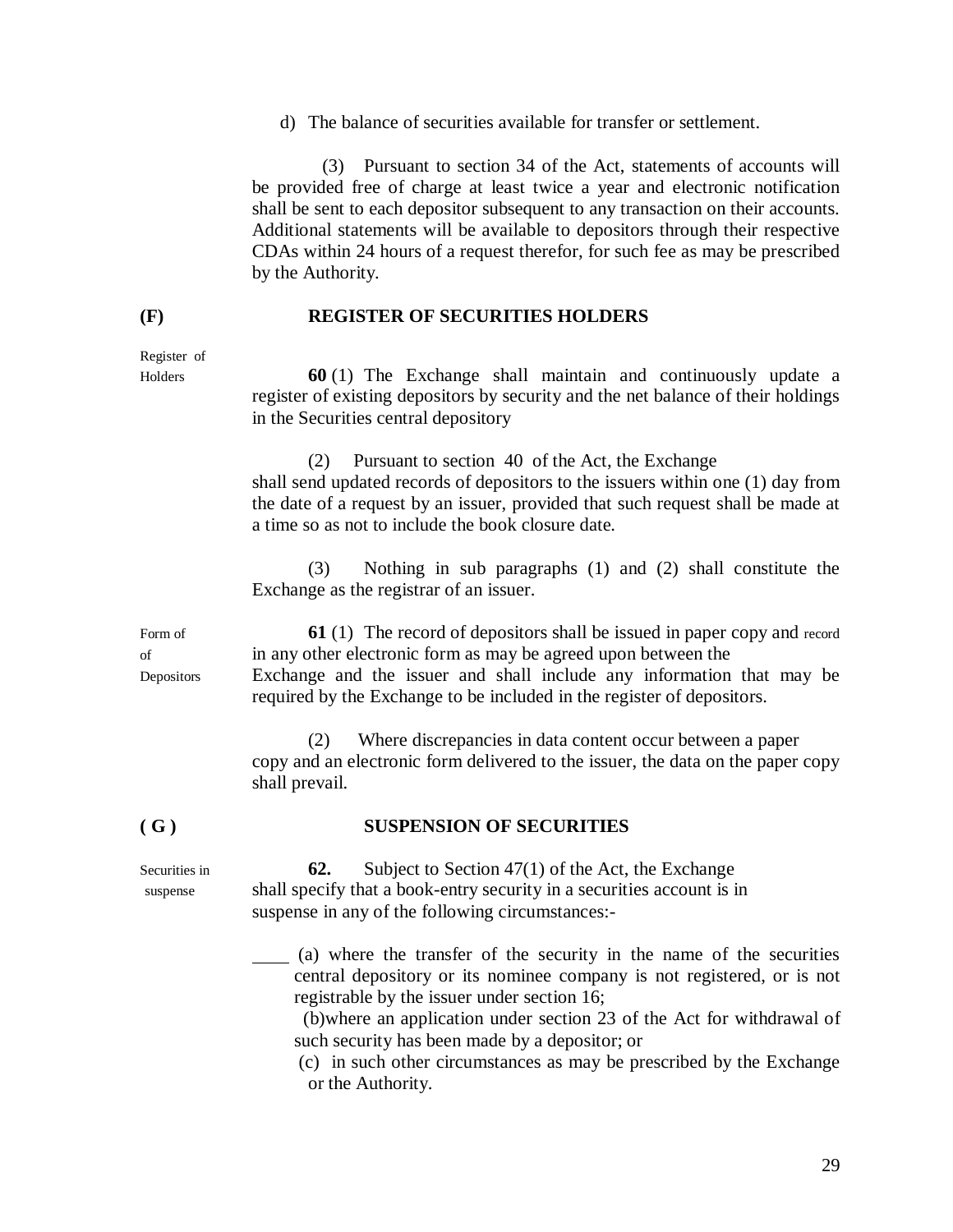Securities **63.** Subject to Section 47 (2)of the Act, the Exchange under may specify a book-entry security held in any particular securities as Suspense under suspense, whether on a temporary basis or otherwise, in any of the following circumstances:-

- (a) Where following an objection or investigation made in accordance with the SCDS rules, there is need for the securities central depository to restrict the transfer, charge or mortgage of the security;
- (b) in the case of an individual depositor, where it has been notified that the depositor has died;
- (c) where a request for suspension of such security has been received from the depositor
- (d) where in compliance with the powers of the Authority to inspect, examine and operate the whole or any part of the computer system pursuant to section 58 of the Act, the Authority has decided that it necessary to place such security under suspense; or
- (e) where the Exchange has been directed by the Minister, through the Authority, to suspend such security in the interests of national security.
- (f) where the book-entry security is reasonably believed to have been entered illegally or wrongfully into the account or is a security in respect of which the underlying certificate has been reported lost or stolen;
- (g) where, pursuant to an objection made in accordance with these rules, the Exchange in its absolute discretion is of the opinion that there is a need to place under suspense a security pending further investigations by the relevant authorities;
- (h) where, subject to an indemnity given by a SCDA, a request for suspension has been received from such SCDA;
- (i) where the Exchange has been served with an order of a court of competent jurisdiction prohibiting any dealing in that bookentry security; or
- (j) where the security has been pledged as collateral.

30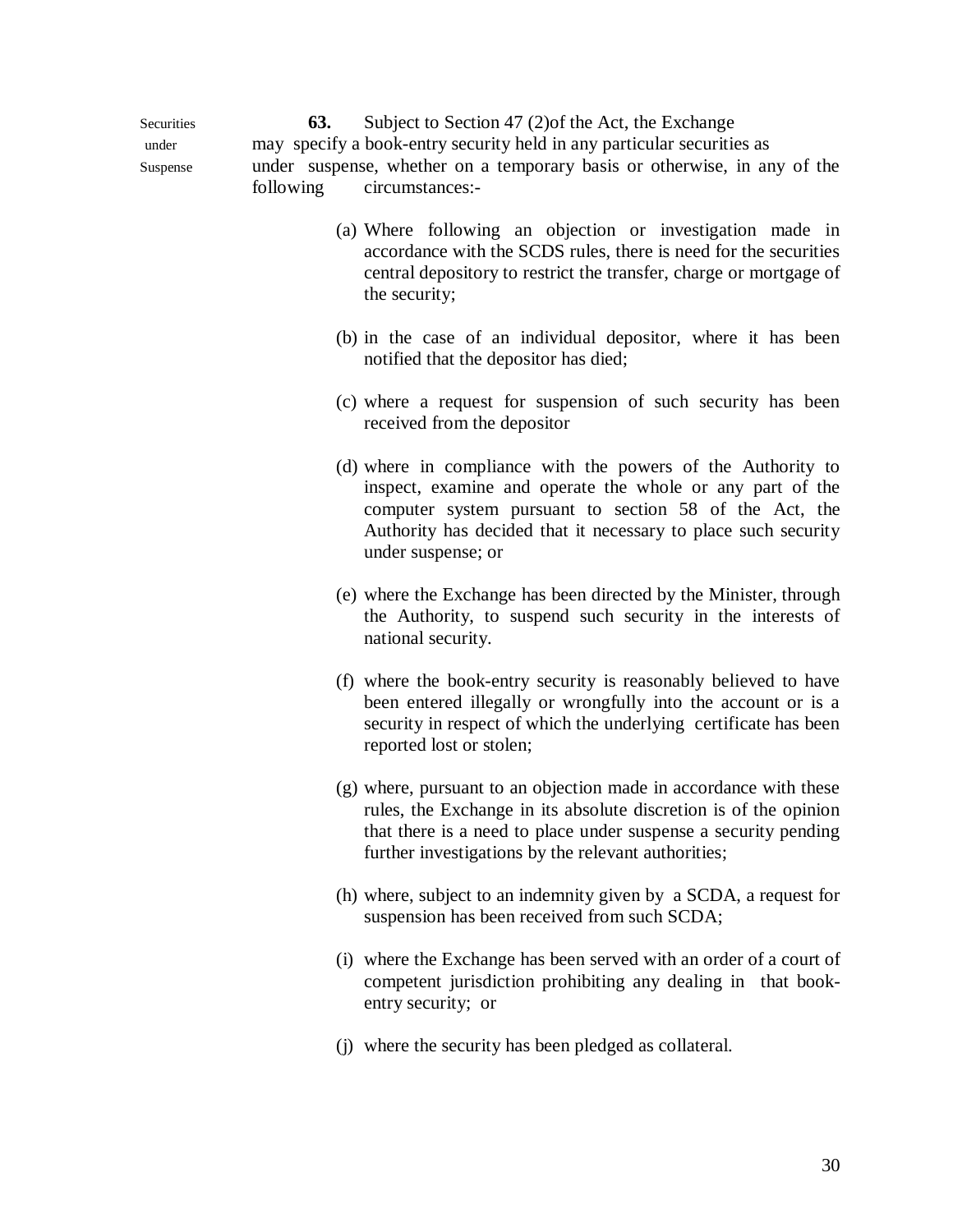- (k) Where the Exchange has been instructed to restrict the movement of any book-entry transfers, whether partially or otherwise, under these circumstances in accordance with the SCDS rules.
- (l) Where the Exchange has suspended trading of the entire issue in respect of such security.

Discretion **64.** The Exchange shall in its absolute discretion decide whether a book-entry security is to be placed under suspense under rule 61.

#### **(H) USE OF SECURITIES AS COLLATERAL AND PLEDGING OF SECURITIES**

Mortgaging **65.** Securities deposited in the Securities central depository may be pledged as collateral.

And pledging

(2) All pledges of book entry securities shall be effected through entries in the Securities central depository. A depositor shall not be required to deliver the physical certificate to the lender as collateral.

(3) Securities in the Securities central depository that have been pledged as collateral shall not be traded until the pledge is discharged and the security redeemed, except with the prior written consent of the pledgee.

(4) All proceeds and entitlements of pledged securities belong to the pledgor, without prejudice to the right of the pledgor to pledge such proceeds and entitlements.

(5) Promptly upon the termination of the pledge for reasons of payment and performance of the principle obligation or other reason or consideration, the pledgee SCDA shall enter the appropriate instructions to the Exchange to release the securities from the pledgor's pledge account and record them in the pledgor's securities account.

(6) All charge documents shall be in the format approved by the Exchange from time to time.

(7) To secure payments due or the performance of any obligation of the SCDA, the SCDA may pledge to the SCDS, as collateral for its obligations under the Agency Agreement:

> (a) all SCDA contributions made by SCDA to any guarantee fund established in accordance with the CMA rules;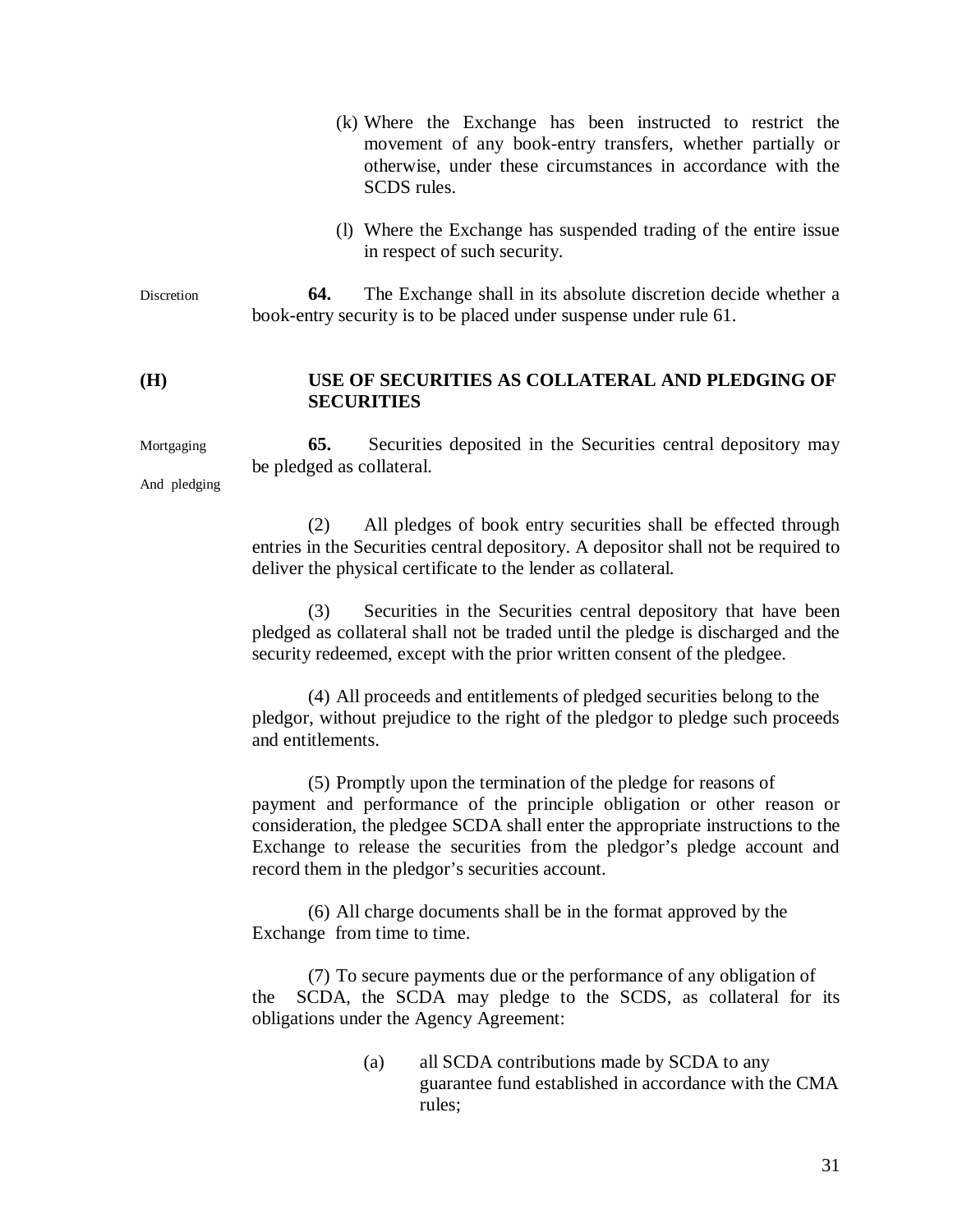- (b) all Eligible securities of SCDA; and
- (c) all Eligible securities in the Securities Accounts under its management for which final and irrevocable payment has not been made by the SCDA.

(8) The rights of the Exchange as pledgee over the assets pledged is subject to SCDA's use of any Service being suspended, terminated or withdrawn.

(9) The Exchange shall appropriately mark in the register securities which are the subject of any pledge.

### **( I ) SETTLEMENT OF TRADES**

Settlement **66.** The Exchange shall appoint a settlement bank through Of trades which the SCDAs shall settle their transactions.

> (2) Every SCDA that participates in settlement, shall enter into an agreement with the settlement bank for the purpose of settling transactions executed at the securities exchange.

> (3) A SCDA may appoint a settlement partner acceptable to the Exchange for settlement purposes.

> (4) The settlement partner shall be a party to the agreement between the SCDA and the settlement bank.

Mandatory **67.** All trades in eligible securities shall be cleared and settled settlement through the Securities central depository.

Transaction **68.** On every market day in which one or more transactions are Report recorded in a SCDA's Account, the Exchange shall combine the transactions and provide such SCDA with reports at such time as are set forth in the operational procedures.

Settlement **66.** Settlement shall be effected by  $T + 5$  as indicated at the date time of trading. The Exchange shall be informed of any change in the settlement date at least one day prior to the new intended settlement date. Where no date of settlement is indicated, settlement shall be effected on  $T + 5$ .

Settlement **70.** Upon settlement of a transaction, the transferor's securities mode account is debited with the eligible securities being the object of the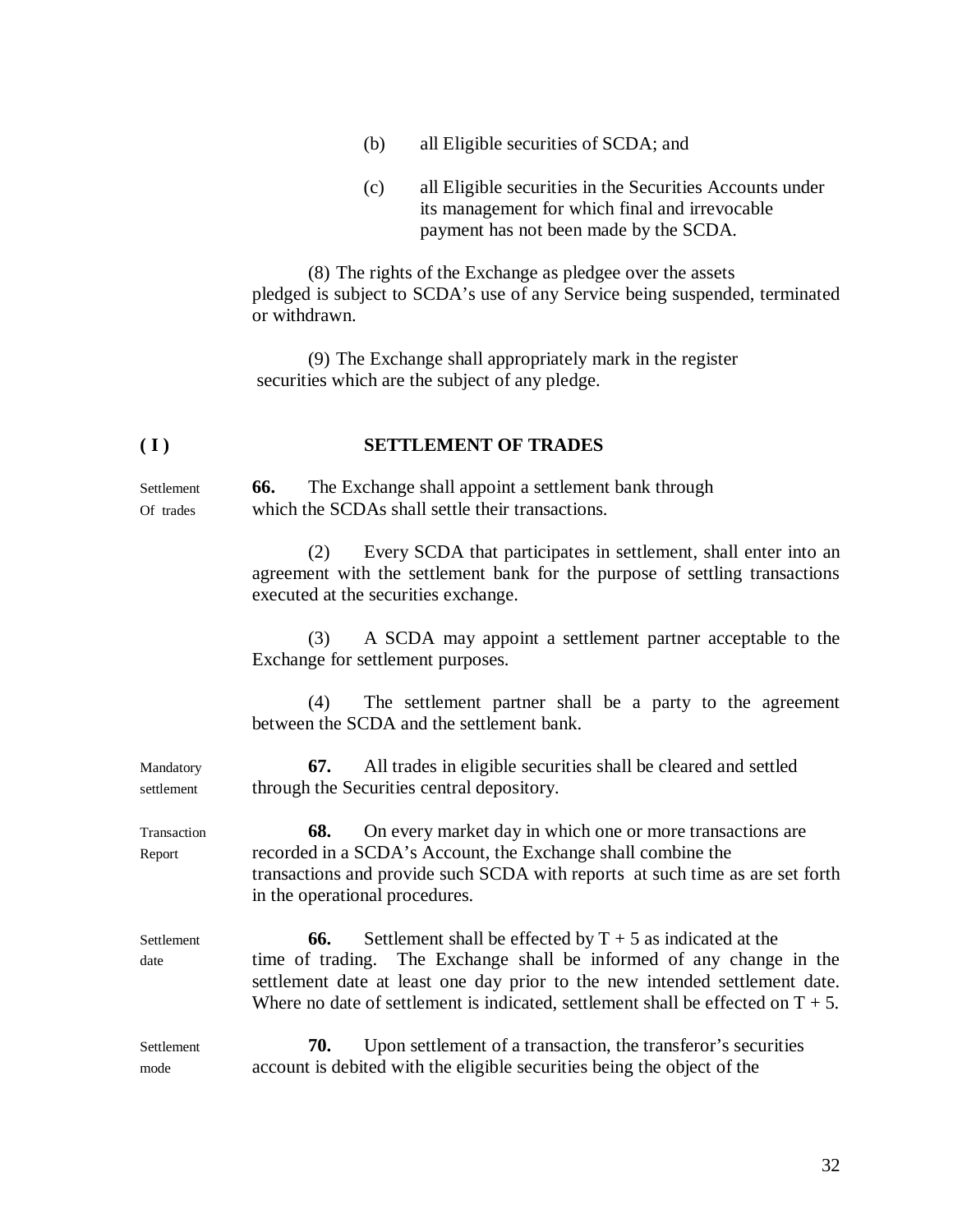transactions and the SCDA's settlement account is credited with the corresponding payment therefor. Simultaneously, the transferee's securities account is credited with the securities being the object of the transactions and the SCDA's settlement account is debited with the corresponding payment therefor. Net **71.** All net funds payment obligations arising on settlement date Settlement shall be effected and settled through the settlement bank at the time prescribed in the operational procedures on settlement date through the crediting and debiting by the settlement bank of the respective settlement account of the SCDAs based on the net position of each SCDA as a result of settlement. Effect of **72.** Upon completion and settlement of the eligible securities and Settlement payment therefor title to the securities shall transfer on settlement date and the transaction shall be final and irrevocable. No **73.** No SCDA is permitted to attach any condition or restriction on restrictions the settlement of transactions and such conditions and restrictions that are imposed contrary to the Regulations, these rules and operational procedures are void and ineffective. Good **74.** A transferee SCDA or holder of an account under its Title management acquires good title to eligible securities obtained by means of a transaction settled through the Securities central depository. Failed **75** (1) In the instances where a delivery failure occurs, a buy-in delivery procedure under the trading rules of the Exchange shall be invoked. (2) Delivery and settlement failure shall be subject to such fines and penalties as may be prescribed by the Exchange from time to time with approval of the Authority. Failed **76.** In the instances where a settlement failure occurs, the settlement guarantee fund procedures shall be instituted as set out in the operational procedures. Computer **77.** Notwithstanding anything under this Part, in the failure circumstances where a terminal at a SCDA premises is "down" or disconnected or where any part of the computer system has failed for any reason, it shall be the responsibility of the SCDA to notify the Exchange immediately by telephone and in writing or by other means to convey the relevant information required. Similarly the Exchange shall immediately notify any SCDA that may be affected by a failure of which the Exchange is aware. The Exchange shall at all times ensure there is adequate back up facilities to ensure that depositors data is not lost and that its operations can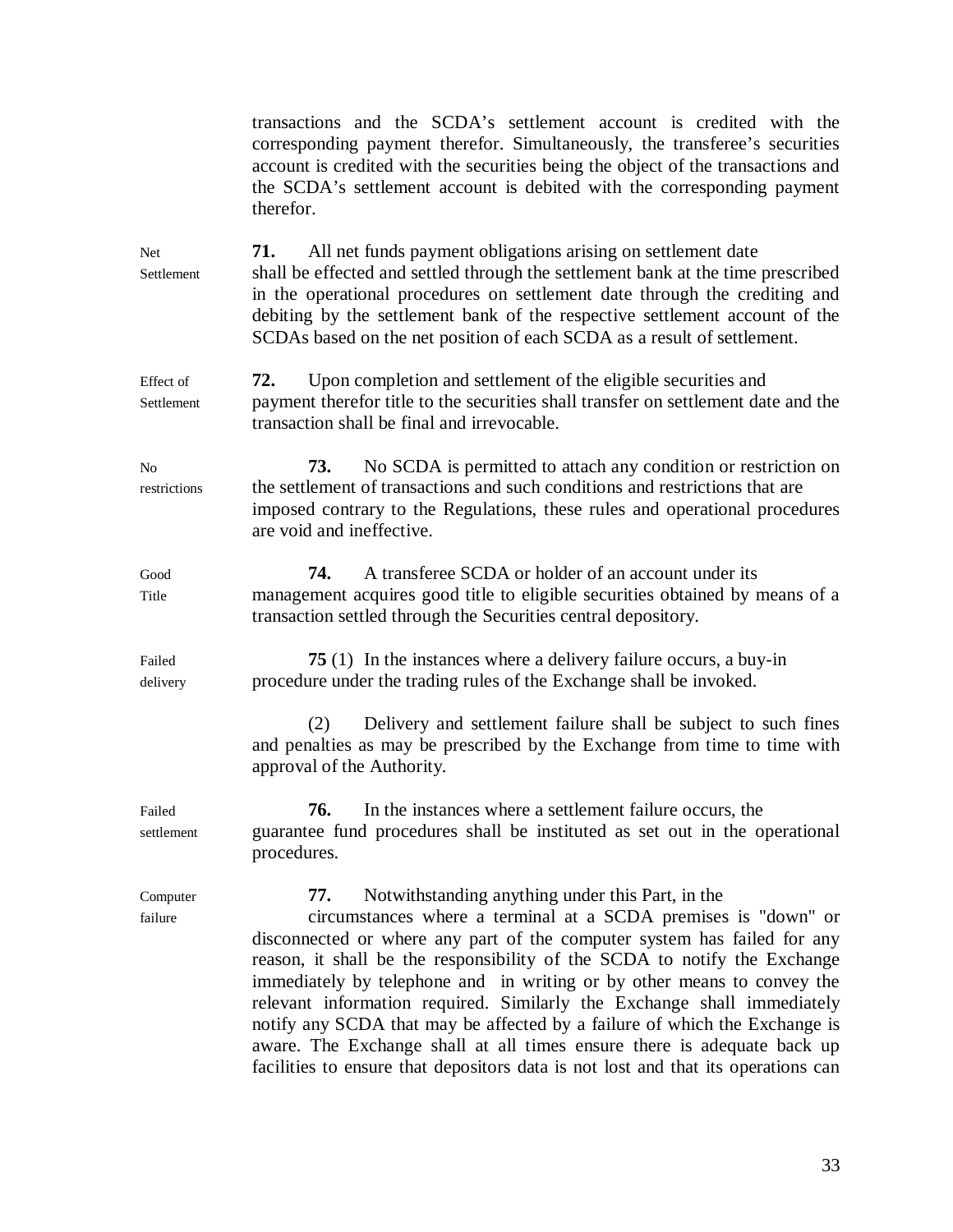resume without unreasonable delay in the event of a computer failure or other disruption of any kind.

## **(J) RULES RELATING TO ISSUERS**

Compliance **78.** Every issuer of eligible securities shall comply with these rules, the Regulations, the provisions of the Act and any other directives from the Authority. For the purposes of this rule, an issuer shall include, if applicable, its company registrar, or its issuing house, its servants or agents.

Identity **79.** The Exchange shall allocate to every issuer of eligible Code securities an identity code.

#### **(K) DE-LISTING OF IMMOBILISED SECURITIES**

- De-listing **80** (1) If securities which are immobilised with the Securities central depository cease to be listed at the relevant Exchange, the Exchange shall within 30 days of such cessation forward an up-to-date record of depositors to the issuer of such security for certification and shall execute a transfer in favour of such depositors unless in the meantime the issuer engages the Exchange to continue holding such securities in immobilized form.
	- (2) All liability of the Exchange and of SCDAs towards such depositors shall cease forthwith upon de listing, save for any accrued liabilities.

#### **PART IV PERIOD OF TRANSITION**

81. The relevant provisions of the Uganda Securities Exchange Rules, 2003 will continue to apply until such a time when all the issuers are part of the Securities Central Depository.

# **PART V AMENDMENTS**

82(1) The Exchange shall at its discretion amend these Rules, the Operational Procedures and the Agency Agreements as and when required and submit them to the Authority to obtain the Authority's approval as provided for under the Act.

 (2) The Exchange shall make and maintain effective arrangements for consulting SCDAs during the review process mentioned in sub rule (1) above.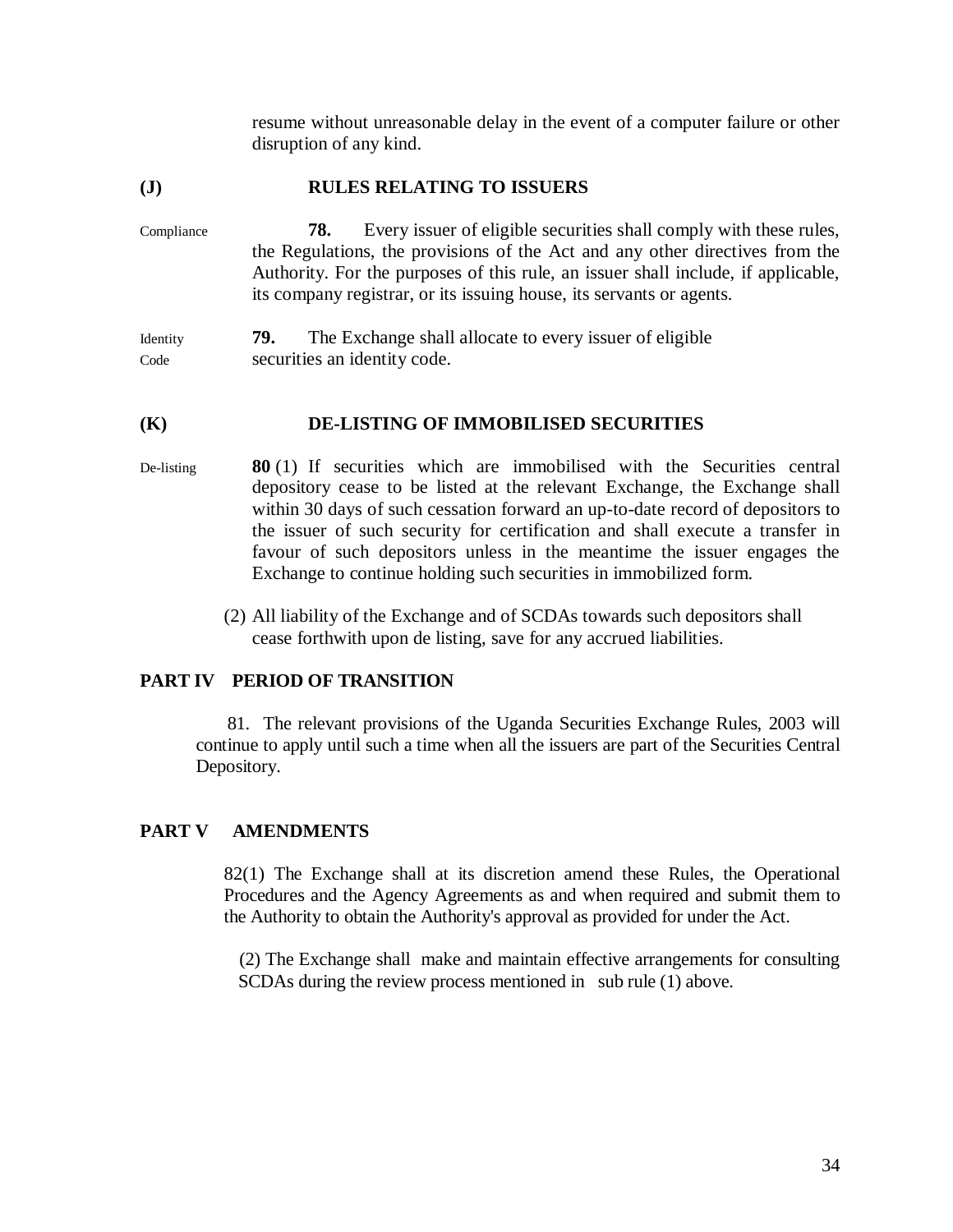## **APPENDIX 1**

# **APPLICATION FOR APPOINTMENT AS A SECURITIES CENTRAL DEPOSITORY AGENT**

The Chief Executive Uganda Securities Exchange Ltd. P.O. Box 23552 KAMPALA

Dear Sir,

| (Name of applicant) |
|---------------------|
|                     |
|                     |

Hereby apply for appointment as a Securities Central Depository Agent and agree to abide by the Securities Central Depository Act, Rules and Regulations that are in force now or which may hereafter be made from time to time.

We undertake to furnish a cash guarantee for such sum as may be prescribed by the Council which Guarantee shall be put into the guarantee fund.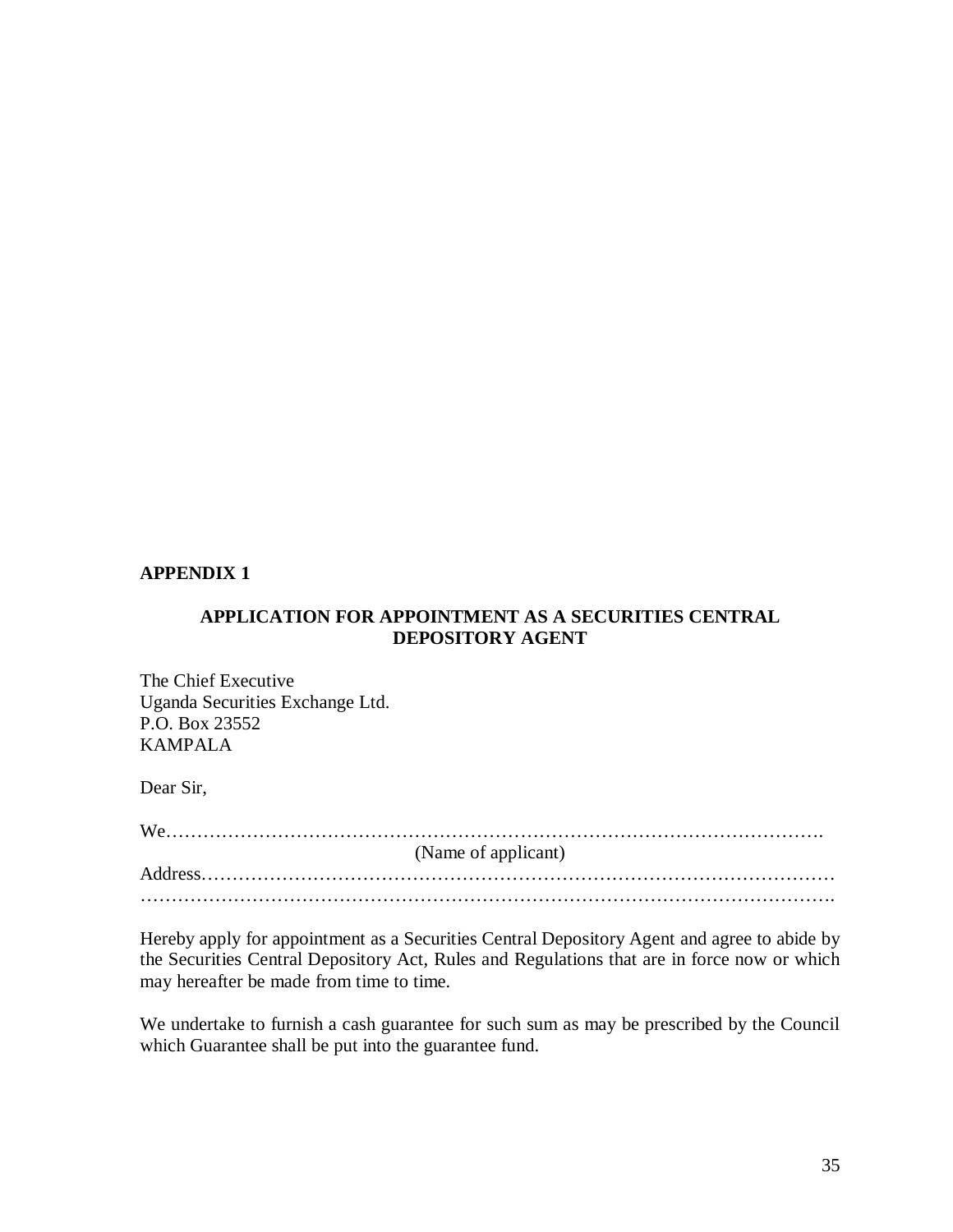We further undertake that in the event of the Exchange invoking the guarantee, we shall restore the Cash Guarantee to the original amount within seven (7) days from the date of invoking of the guarantee by the Exchange; failing which our membership of the Exchange may be terminated by the Council thereafter.

We enclose our cheque for 50 (fifty) currency points drawn in favour of the Exchange, being the fee payable for this application. We understand that the fee is not refundable.

We confirm that the facts given in the documentation accompanying this application are true and correct and accept that in the case of any statement being false, the Exchange reserves the right to reject this application or revoke appointment if already granted.

Sealed with the common seal of ------------------------------------------------------------------------- ----------------------------------------------------------------------------------------------------------------

In the presence of……………………………………………………………………………….

**Director** 

Director/Secretary

this ……… day of …………………2009.

The following documentation shall accompany this application:

(a) Memorandum and Articles of Association or any other document that defines the constitution of the applicant;

(b) A letter of no objection form the industry regulator ( where applicable) including, if the applicant is a member of a securities exchange, a letter of no objection from the relevant securities exchange;

(c) A firm profile including experience and expertise;

(d) A current license of operation (where applicable)

(e) Statement by directors of the applicant of ability to provide the required services including financial resources to meet its obligations pursuant to the Act, the Regulations, these rules and the Agency Agreement;

(f) Details of key personnel, their training, experience and skill;

(g) The appointment fee as prescribed by Appendix II to these Rules.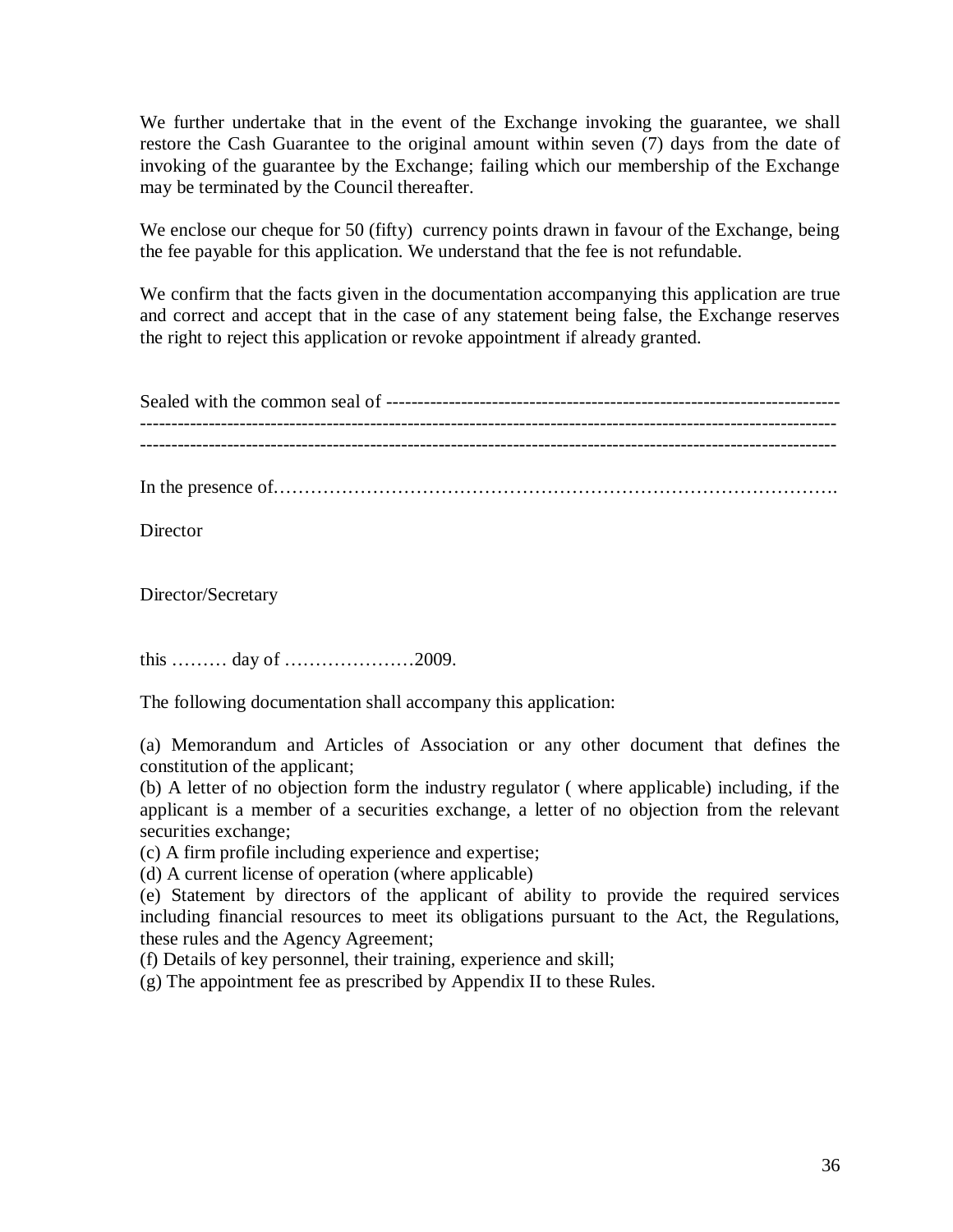# **APPENDIX II**

# **SCHEDULE OF FEES AND CHARGES**

# **1) Investors**

| Transaction levy   | (1% of transaction consideration) |
|--------------------|-----------------------------------|
| $(a)$ SCD          | 0.08%                             |
| (b) Guarantee fund | $0.02\%$                          |

# **2) Securities Central Depository Agents**

| (a) SCDA appointment fee (USE Members) | 50 currency points  |
|----------------------------------------|---------------------|
| (b)SCDA appointment fee (non-Members)  | 125 currency points |
| (c) SCDA Annual Subscription           | 50 currency points  |

# *Surcharges*

| (d) In respect of statements issued upon request | 0.125 currency points                |
|--------------------------------------------------|--------------------------------------|
| (e) From the account holder                      |                                      |
| (f)In respect of withdrawal of securities        | 0.75 currency points per certificate |
| (g) Fees for recording, releasing or foreclosing | 2 currency points                    |
| of pledges                                       |                                      |
| (h)Prompt trades                                 | 0.5 currency points per prompt trade |
|                                                  |                                      |